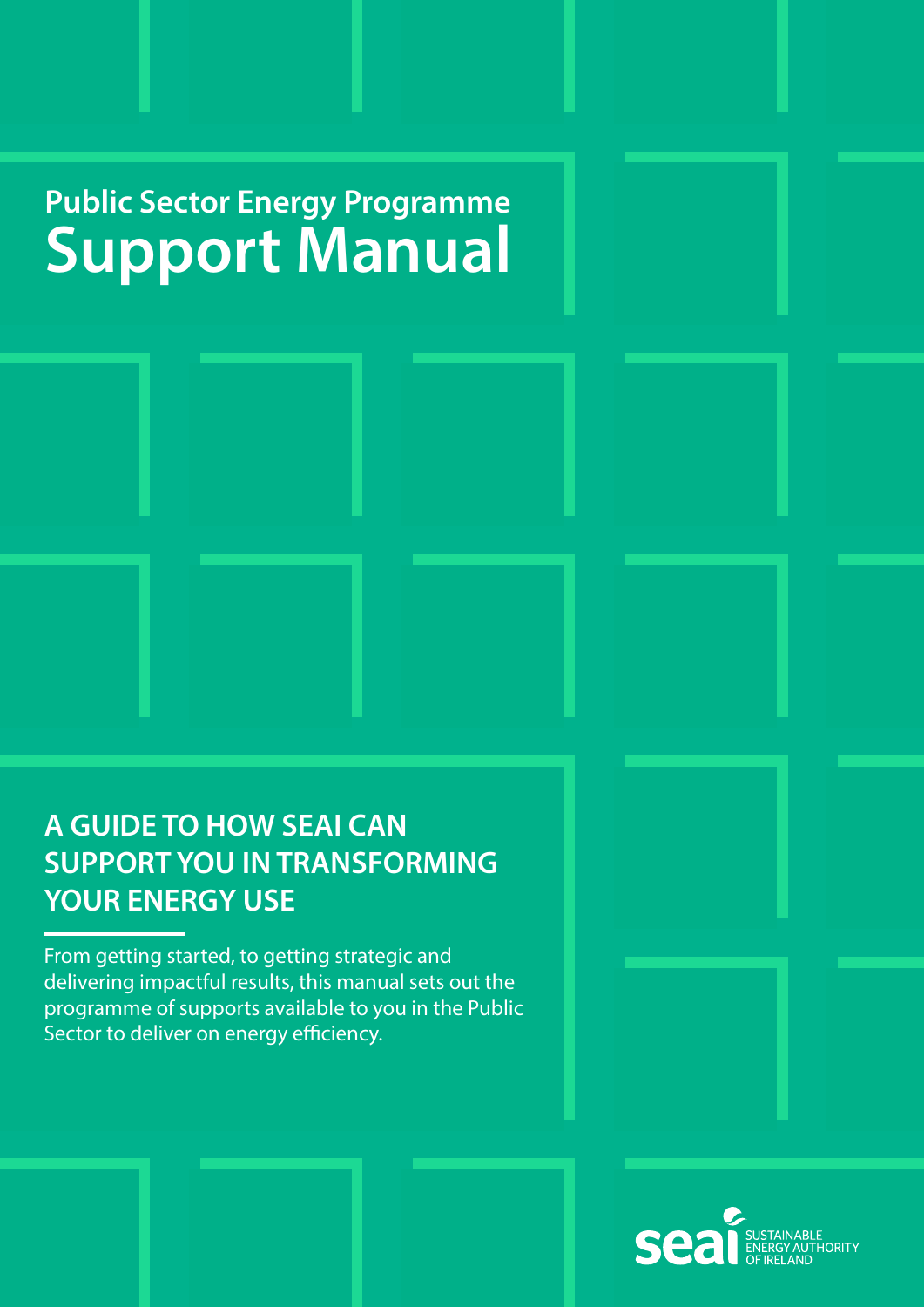### **HOW TO USE THIS MANUAL**

This manual is for all public sector organisations – it is set out in colour coded sections based on self-diagnosis of where you are now in creating a cleaner energy future for Ireland.

**Green/Yellow** – you are a first-time user of the SEAI Public Sector Energy Programme and want to get started: go to sections 1 & 2.

**Orange** – you are already engaged in the SEAI Programme, have achieved results and now need to know how to get more strategic: go to section 3.

**Red** – you have improved energy performance through effective energy management systems and now want to create significant impact through innovative project delivery: go to section 4.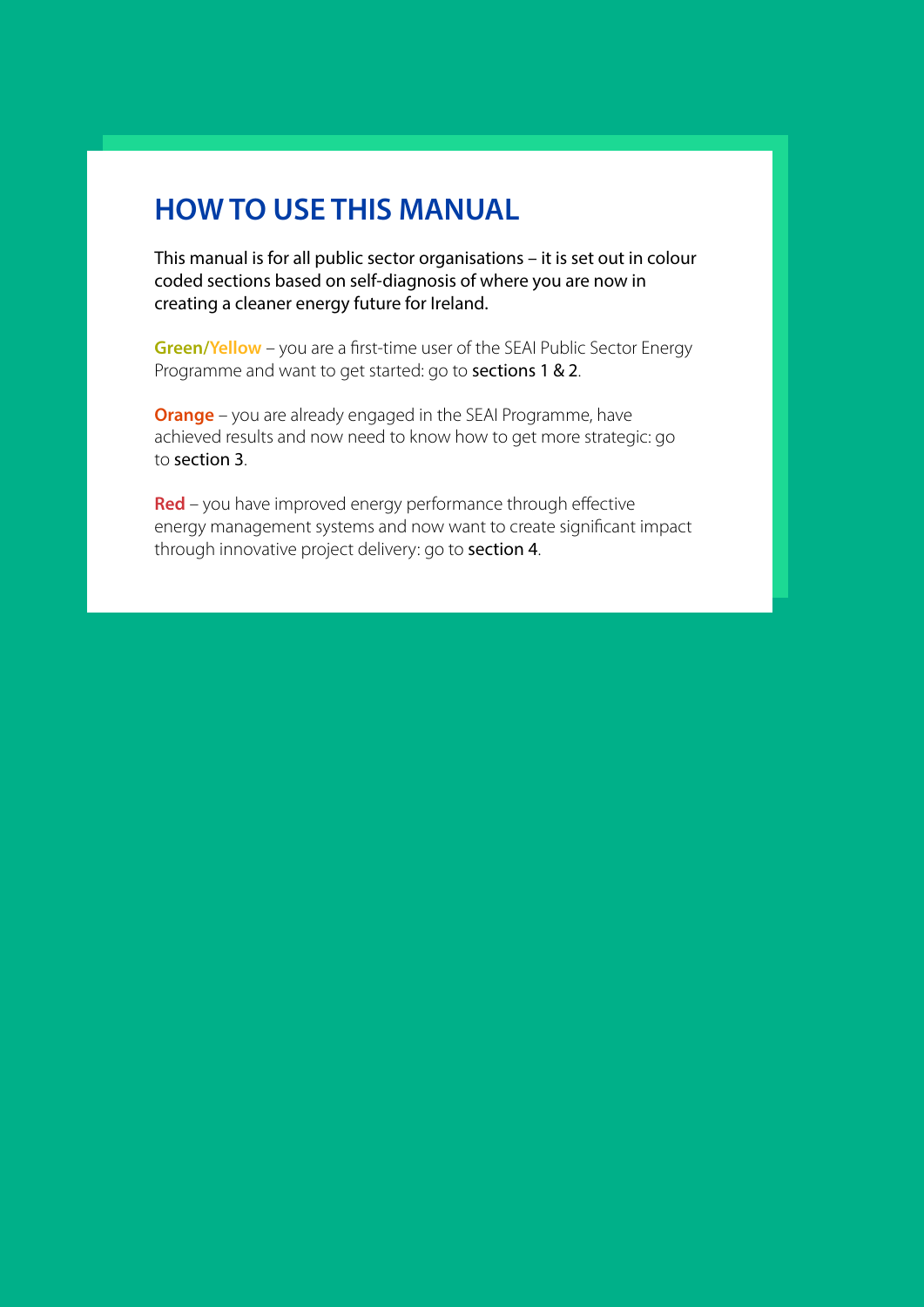# **Contents**

| Introduction                                                                                                                                                | 02 |
|-------------------------------------------------------------------------------------------------------------------------------------------------------------|----|
| <b>Programme Summary</b>                                                                                                                                    | 05 |
| How the Programme Works                                                                                                                                     | 06 |
| <b>Section 1. Getting Started</b>                                                                                                                           | 08 |
| <b>Section 2. Getting Organised</b>                                                                                                                         | 10 |
|                                                                                                                                                             |    |
|                                                                                                                                                             |    |
|                                                                                                                                                             |    |
|                                                                                                                                                             |    |
| <b>Section 3. Getting Strategic</b><br><u> 1989 - Johann Stein, marwolaethau a bhann an t-Amhair an t-Amhair an t-Amhair an t-Amhair an t-Amhair an t-A</u> | 17 |
|                                                                                                                                                             |    |
|                                                                                                                                                             |    |
|                                                                                                                                                             |    |
|                                                                                                                                                             |    |
|                                                                                                                                                             |    |
| <b>Section 4. Delivering Projects</b>                                                                                                                       | 26 |
|                                                                                                                                                             |    |
|                                                                                                                                                             |    |
|                                                                                                                                                             |    |
|                                                                                                                                                             |    |
| <b>Section 5. Related Non-SEAI Supports</b><br><u> 1989 - Johann Stein, mars an deus Amerikaansk kommunister (</u>                                          | 36 |
|                                                                                                                                                             |    |
|                                                                                                                                                             |    |
|                                                                                                                                                             |    |
|                                                                                                                                                             |    |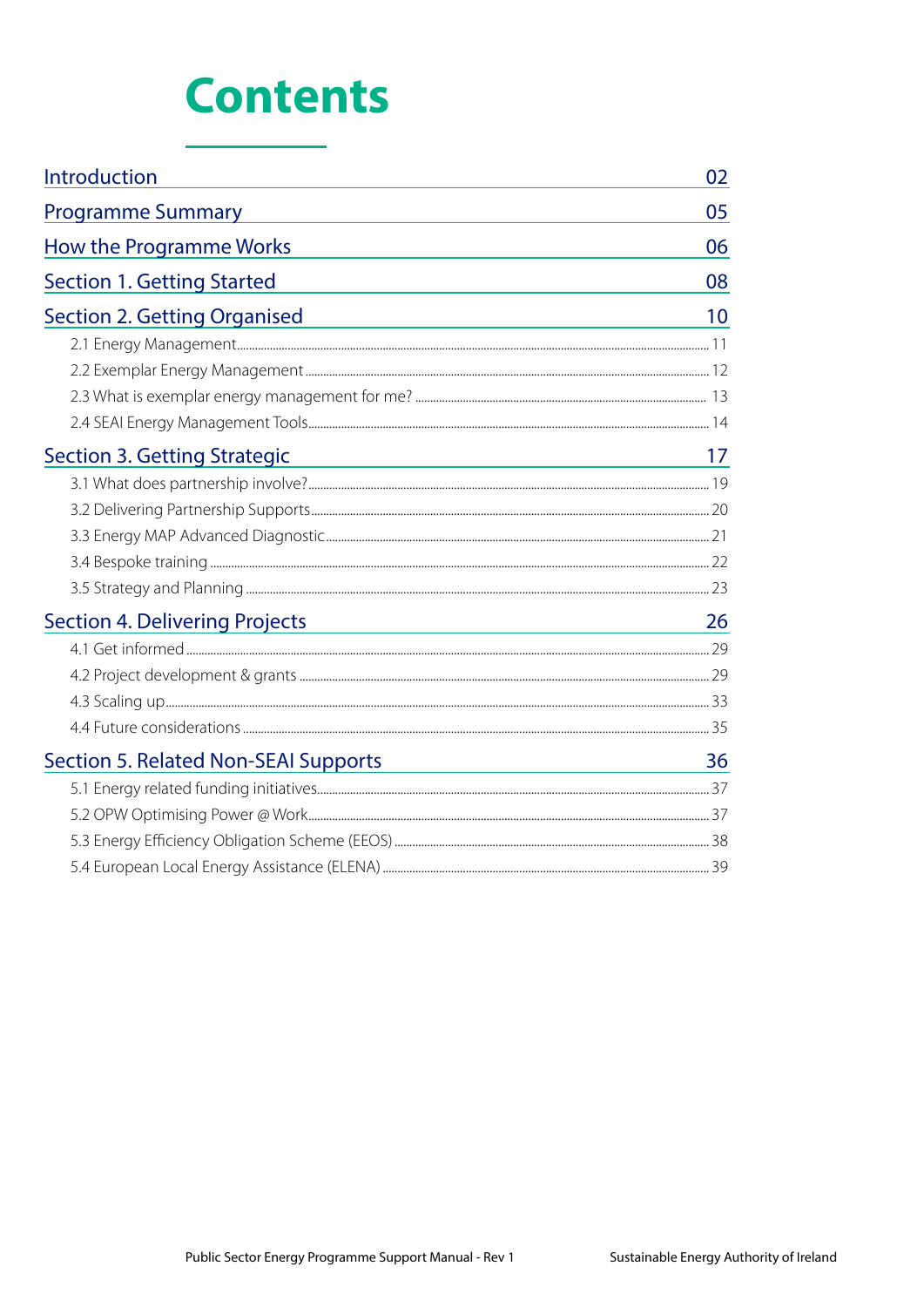# <span id="page-3-0"></span>**Introduction**

In Ireland, the public sector is required to set an exemplary standard in relation to sustainable energy targets with 33% energy efficiency to be achieved by all Irish public bodies by 2020. The SEAI Public Sector Energy Progamme is aimed exclusively at supporting the public sector to achieve this 33% energy efficiency target.

### **WHY**

Offering comprehensive advice and engagement to guide public bodies in reaching energy saving targets, the Programme is an essential pillar of the National Energy Efficiency Action Plan (NEEAP) and the government's [Public Sector Energy Efficiency Strategy,](https://www.dccae.gov.ie/documents/Public%20Sector%20Energy%20Efficiency%20Strategy.pdf) published in January 2017.

### **HOW**

From identifying opportunities right through to the delivery of capital projects, the SEAI Public Sector Energy Programme is focused on effective implementation of energy management practices in public bodies, and ongoing monitoring of these practices.

### **WHO**

The Programme engages at all levels within public sector organisations and provides tailored supports, delivered in partnership with organisations who demonstrate commitment to strategic energy management.

### WHAT WE OFFER

SEAI provides the tools, training, and advice to integrate energy management into the general management of public sector organisations. This manual will help you to understand and access the supports and help that we can offer.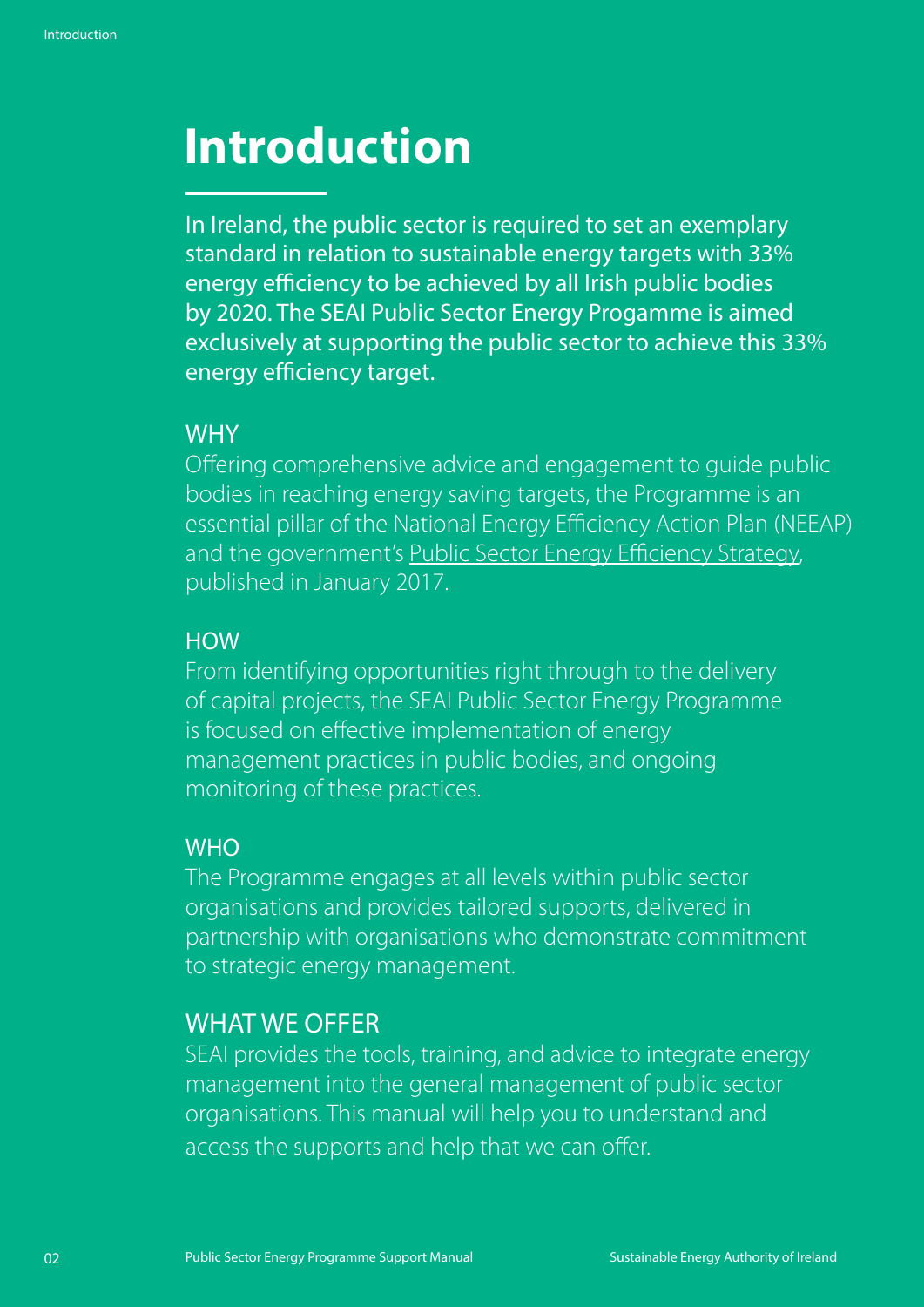## **The business case – drivers for energy management**

The public sector has a target of improving its energy efficiency by 33% by 2020. This is a common objective for all public bodies to realise benefits for their organisation and to contribute to a cleaner energy future for Ireland. This target is essential for our economy, our environment, and overall public sector reform. Despite good progress by public bodies since energy monitoring and reporting started in 2012, reaching these targets requires radical action, and we are here to help.

There are clearly defined carbon dioxide (CO<sub>2</sub>) targets under EU law, COP22 and other international agreements to which Ireland is bound. These legal requirements are all aimed at reducing our CO<sub>2</sub> emissions. Under Ireland's National Energy Efficiency Action Plan (NEEAP), the public sector is legally bound to lead the way in this regard. This manual is business focused to allow us to meet the challenges posed by climate change, within an overall vision for a better quality of life for all our citizens.

In addition to the policy and legal drivers outlined above, there is a clear business case for public sector organisations to take a structured energy management approach to how they operate.

#### **Ū Achieving sustained cost savings**

Structured energy management saves more, for a longer period. Most organisations have the potential to achieve energy cost savings of 5% – 10% with minimum effort by looking at the costs paid for energy, energy supply, and reducing organisational demand for energy.

However, these savings will be quickly eroded unless ongoing energy management practices are adopted. Savings of 20% or more are possible with structured energy management and sustained programmes. To achieve the 33% public sector target as set out in the NEEAP requires exemplar application of structured energy management.

#### **Ū Contributing to a healthier environment**

Our climate is changing. Ever increasing CO<sub>2</sub> emissions from fossil fuels are causing climate change, which is negatively impacting on public health and damaging the environment.

Energy consumption which involves the use of fossil fuels such as coal, oil, and gas results in the emission of CO<sub>2</sub> into the atmosphere. Other harmful emissions, such as oxides of sulphur and nitrogen, cause acid rain, destroy ecosystems and create health problems due to poor air quality.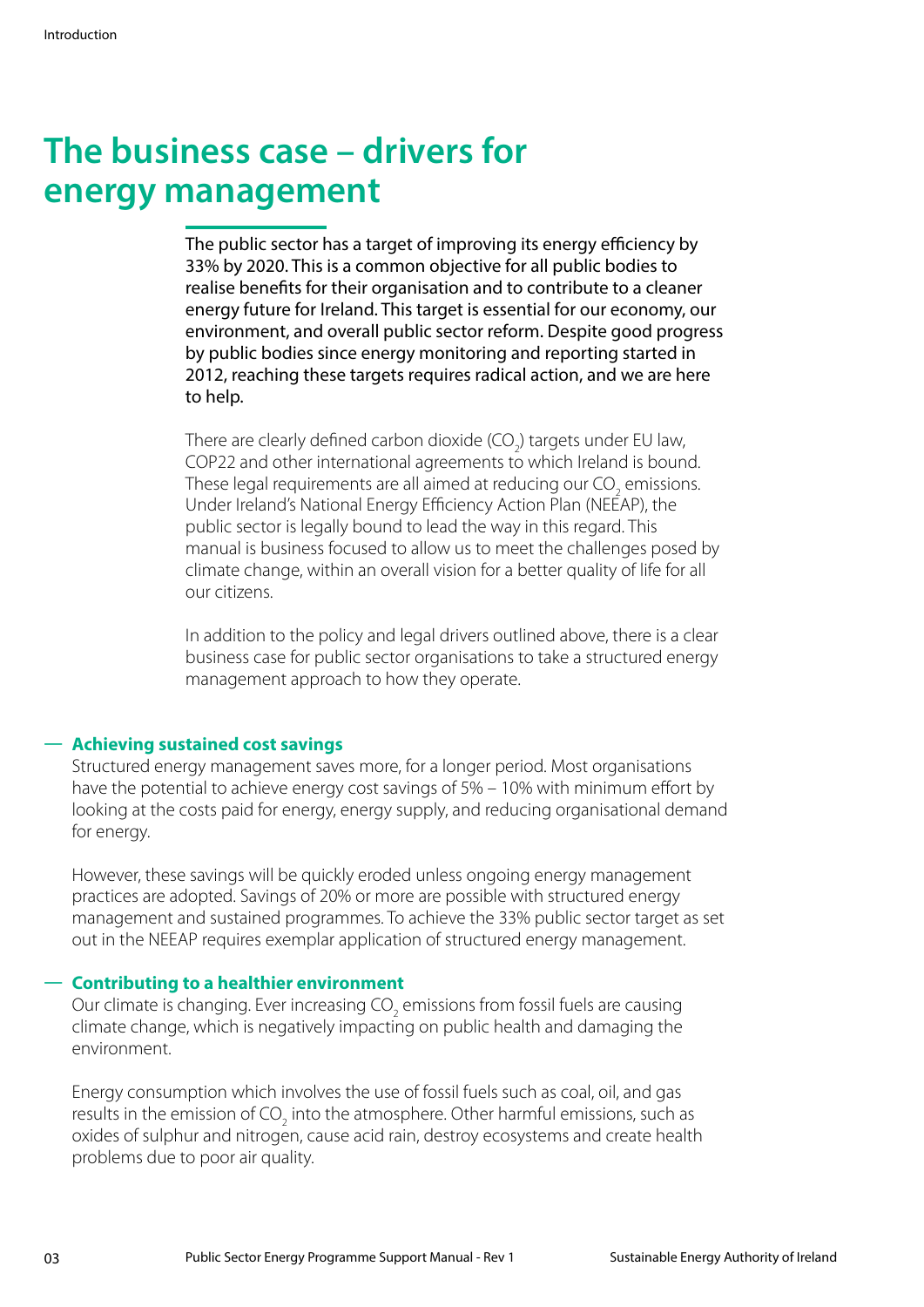Public bodies must lead the way. Ireland has ambitious CO<sub>2</sub> reduction targets and the public sector needs to make significant reductions to help to achieve these. Organisations that are proactive in energy management help to control these atmospheric emissions, and to make Ireland a healthier and safer place.

#### **Ū Improved performance rooted in evidence-based data monitoring**

Since 2010, all public sector organisations have been required by Irish Statute to report on their energy usage and actions taken to reduce consumption. The Monitoring and Reporting (M&R) System enables public bodies and schools to fulfil their legal energy reporting requirements under Statutory Instrument 426 of 2014 and is used to track their progress towards the 2020 energy efficiency target of 33%.

The M&R system keeps all your annual energy data in one place. This energy performance data enables change and will be made available to the public in 2018. As part of the M&R process, SEAI has developed an energy performance scorecard that can be easily understood by all parties, from staff members to the CEO, showing savings performance for the year and the gap to target. This evidence-based approach to energy management facilitates effective decision-making and measurable results.

More information on the monitoring and reporting system is available [here](https://www.seai.ie/energy-in-business/monitoring-and-reporting/).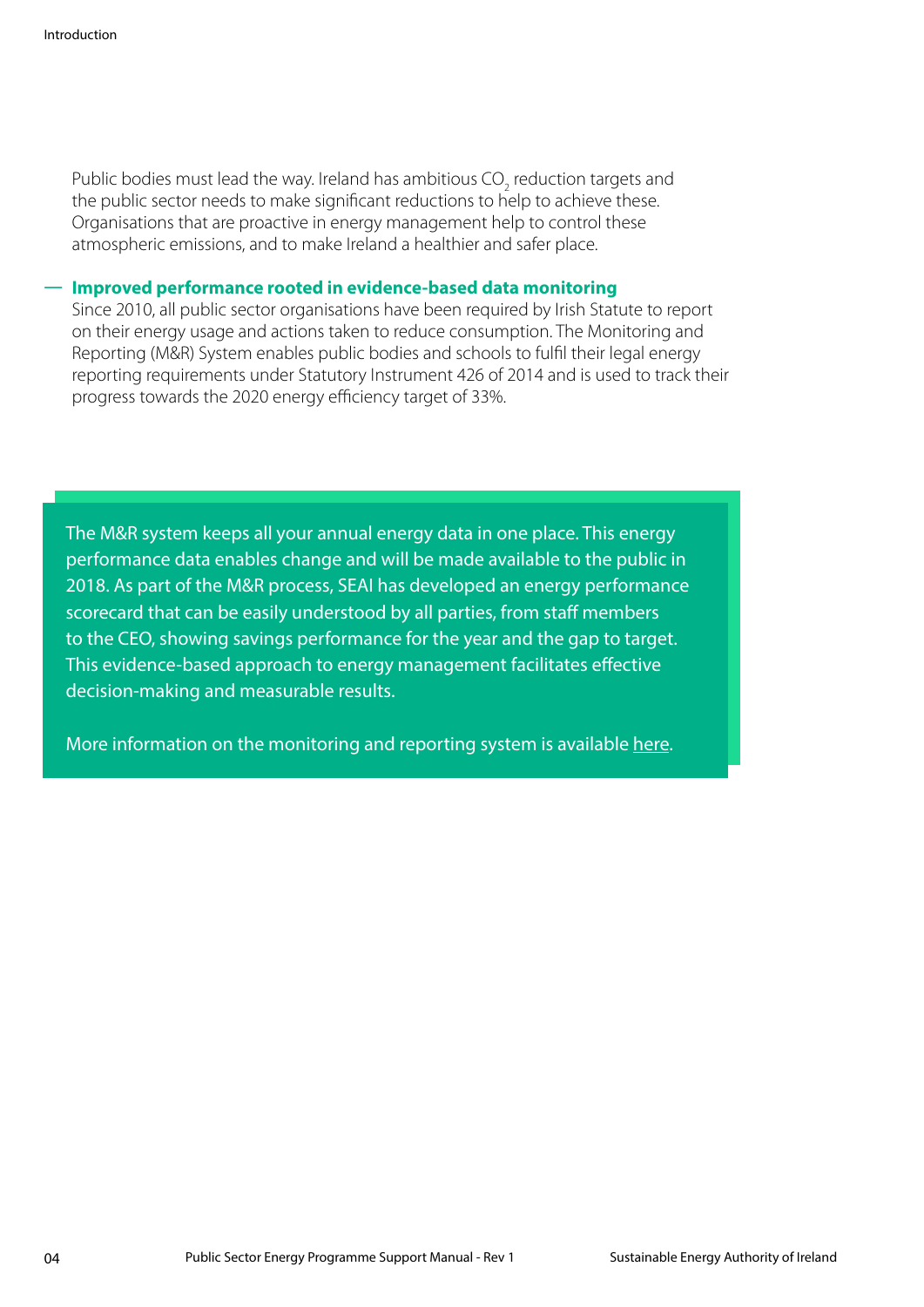# <span id="page-6-0"></span>**Programme Summary**

The Public Sector Energy Programme is part of SEAI's Energy Demand Management (EDM) unit, which aims to engage organisations, of all scales, to take action on energy consumption and meet targets.

#### The Programme aims to:

**— embed the principles of energy management** within organisations, leading to sustained and long-term energy savings. As an organisation matures in energy management, opportunities for deeper and more strategic initiatives arise through partnership models identified through the Programme.

**— develop and support energy saving actions** in organisations, through behavioural change and large-scale projects. Key to this is being organised and delivering a project pipeline in pursuit of both national and organisational targets.

**— measure energy performance** through SEAI's M&R system. This provides a tool to measure progress against strategic and operational targets. By tracking progress to the 33% target and assisting organisations to develop their own energy performance systems, it is an evidence-based approach to setting strategic energy management objectives.

This manual outlines the various advisory and financial supports available through the Programme, as well as SEAI's various capital support programmes, and supports provided by other organisations.

Dun-Laoghaire Rathdown County Council is one example of an organisation where energy management has evolved from an initial engagement with Energy MAP, to achieving ISO 50001 certification in 2016. Energy management is now embedded as a key part of their strategic focus and planning, including housing projects, community projects and public buildings.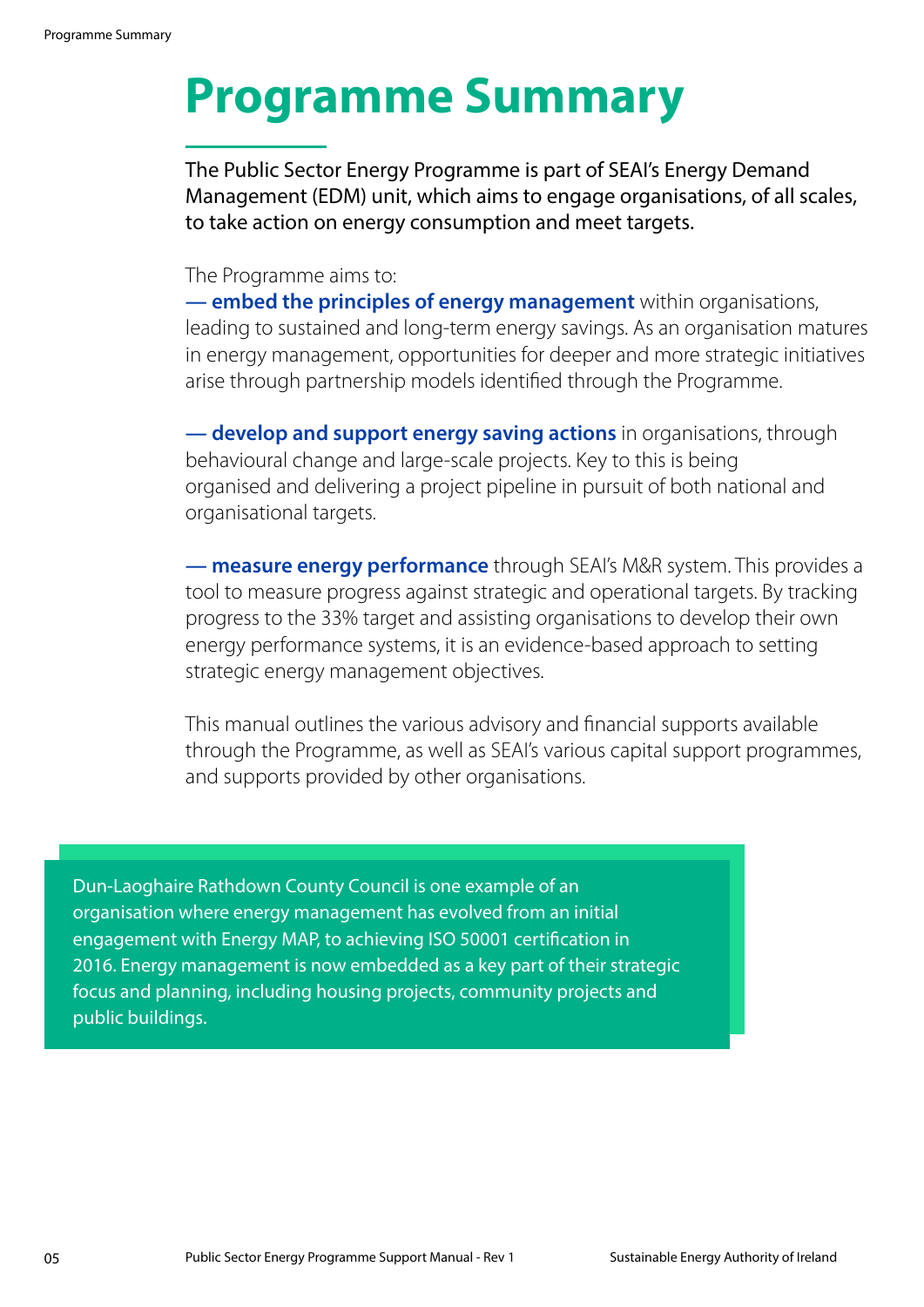# <span id="page-7-0"></span>**How the Programme Works**

The Programme provides engagement with public sector organisations at different levels to achieve energy targets and savings:

- **•** At **CEO and Energy Performance Officer (EPO)** level through the parent department, EPO network and CEO communications.
- **•** At **energy management** level through Energy Link, best practice guidance, workshops and training events.
- **•** At **strategic engagement** level through partnership, with agreed objectives to achieve savings within a sector or particular programme.

The Programme has a strong emphasis on sharing knowledge and success via Energy Link, training, best practice and case studies. There are also departmental, EPO, and CEO networks, providing support to your organisation at all levels.

This means it is designed to meet your needs – whether you want to engage as a partner on a one-to-one basis, as part of a group, or at a strategic level. **The higher the level of commitment from partner organisations, the more services that are available through the Programme, and the higher the level of engagement from SEAI.** At a strategic level, there are potential opportunities for collaborations with other public bodies, sectoral focused supports, and targeted pilot funding.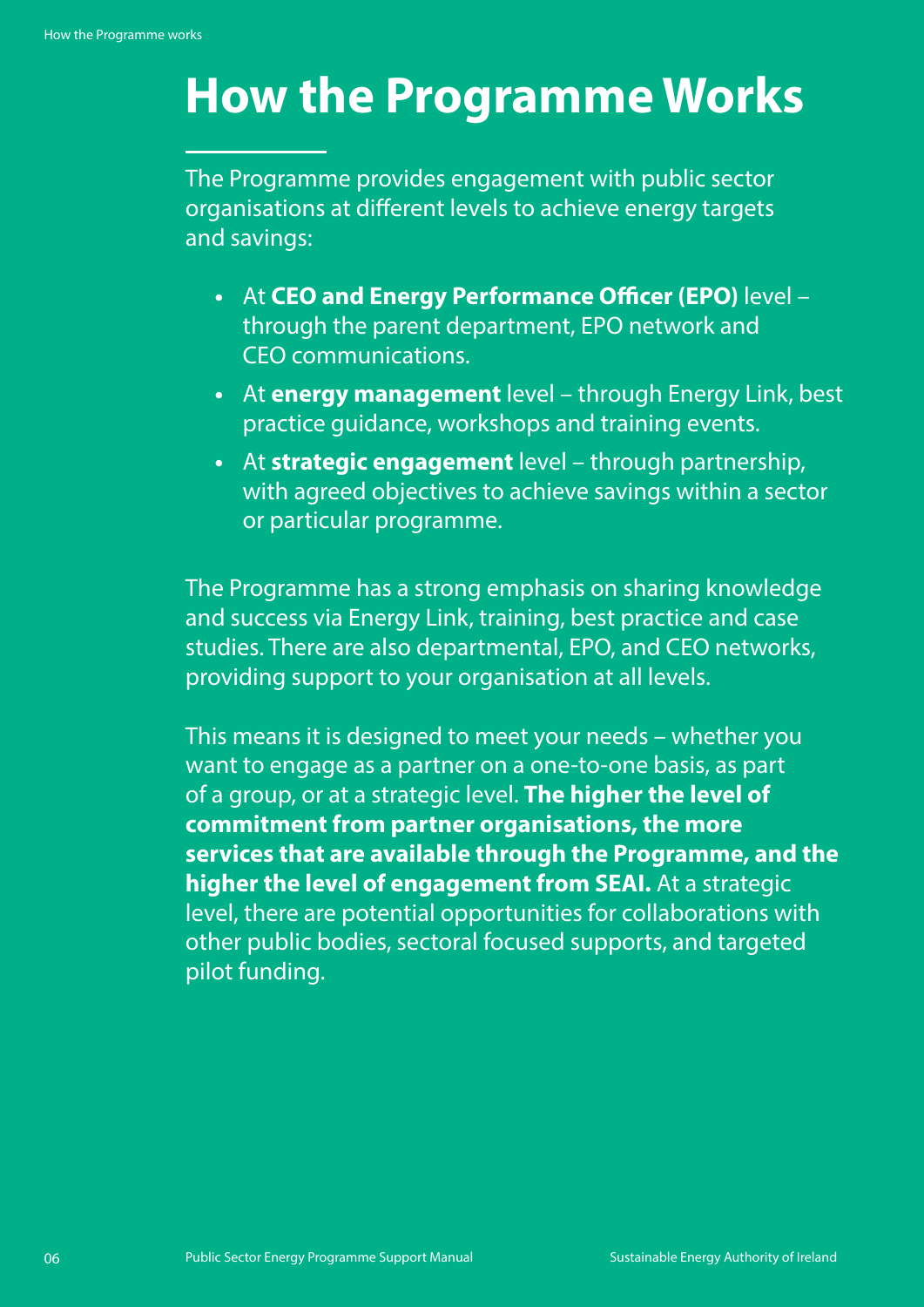

### Fig 1.

Increasing level of commitment

Increasing level of commitment

SEAI Public Sector Energy Programme supports

\*Supports are tiered to align with level of commitment. Organisations at advanced stages are also free to draw on supports from earlier stages.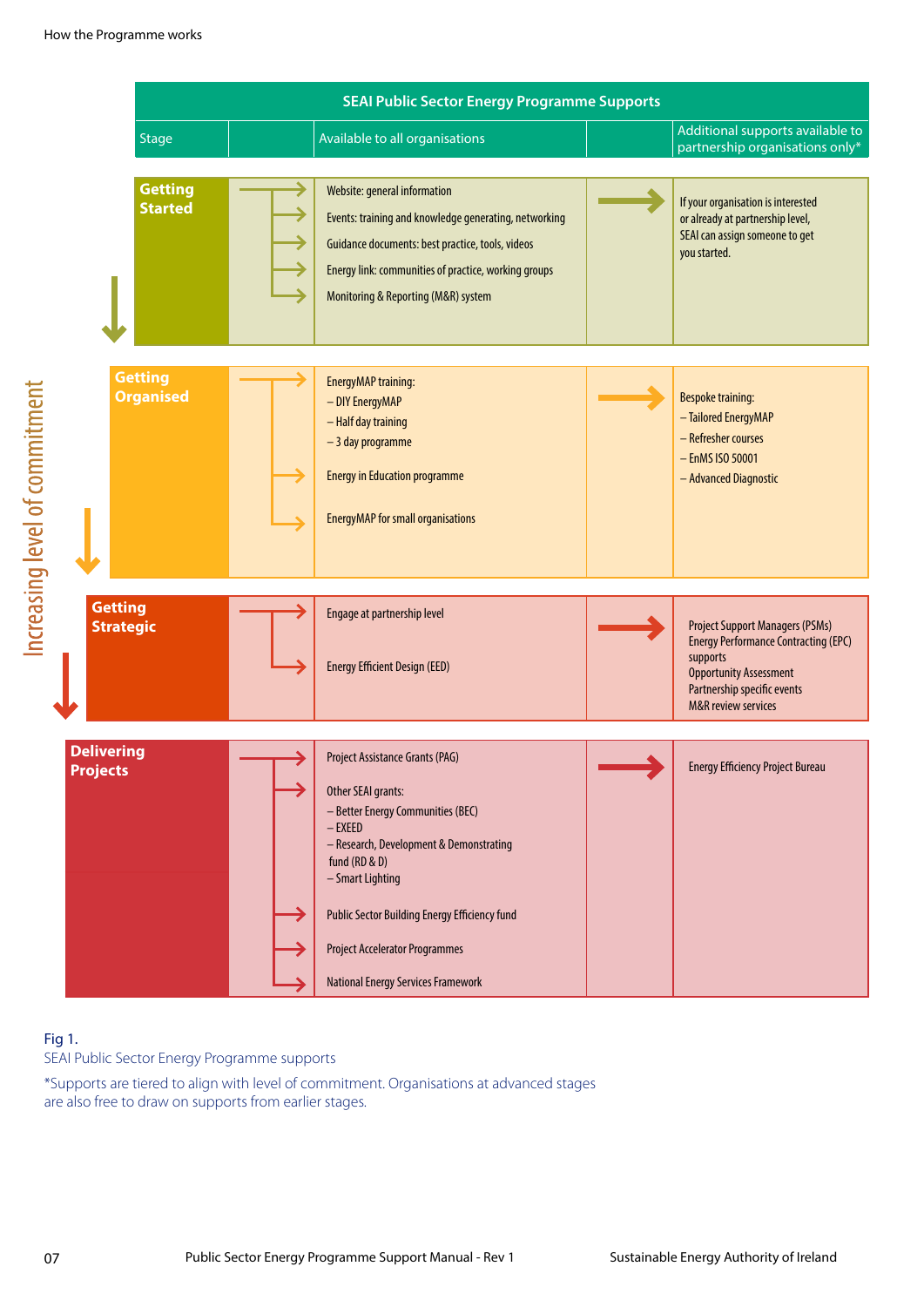# <span id="page-9-0"></span>**SECTION 1. GETTING STARTED**

|                                                           | the contract of the contract of the contract of the                                    | the contract of the contract of the contract of the contract of<br><u> The Common Second Common Second Common Second Common Second Common Second Common Second Common Second Common Second</u> | the contract of the contract of the contract of the contract of the contract of<br><u> Andrew Hermann and American State (1986)</u> | <b>Contract Contract Contract Contract</b>                      |
|-----------------------------------------------------------|----------------------------------------------------------------------------------------|------------------------------------------------------------------------------------------------------------------------------------------------------------------------------------------------|-------------------------------------------------------------------------------------------------------------------------------------|-----------------------------------------------------------------|
|                                                           | <b>The Committee of the Committee of the Committee</b>                                 | the control of the control of the control of the control of the control of                                                                                                                     | the contract of the contract of the contract of the contract of the contract of                                                     |                                                                 |
|                                                           |                                                                                        |                                                                                                                                                                                                |                                                                                                                                     |                                                                 |
| <u> Tanzania (m. 1888)</u><br><u> Maria Alemania de S</u> | the control of the control of the control of the control of the control of<br>________ | and the control of the control of the control of<br><b>CONTRACTOR</b>                                                                                                                          | and the control of the control of the control of the control of the control of<br>_________                                         | <b>Service Service</b><br><b>The Committee of the Committee</b> |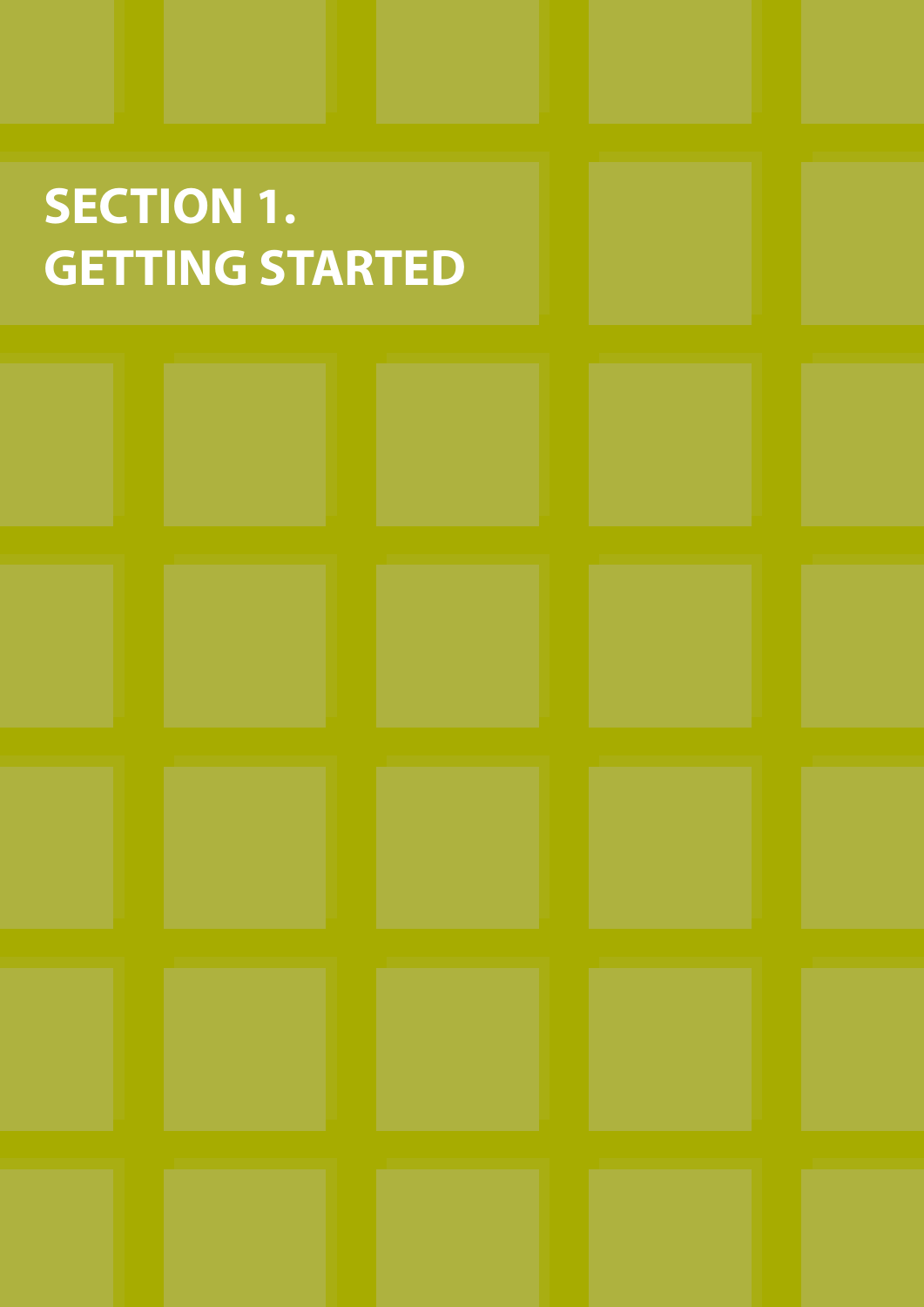# **1. Getting Started**

The services described on this page are open to all public sector organisations, working in or interested in energy and sustainability. Joining Energy Link is the recommended first step for anyone who is new to this area and interested in hearing about SEAI supports. You can then take a DIY approach and dip in and out of the SEAI website for advice, knowledge, and support.

Sign up to Energy Link here: [http://energylink.seai.ie](http://energylink.seai.ie/user/login)

| <b>SEAI Service</b>                                           | Description                                                                                                                                                                                                                                                                                                                                                                                                                                |
|---------------------------------------------------------------|--------------------------------------------------------------------------------------------------------------------------------------------------------------------------------------------------------------------------------------------------------------------------------------------------------------------------------------------------------------------------------------------------------------------------------------------|
| <b>Website</b>                                                | General information for any organisation wanting to find out more about the Public<br>Sector Energy Programme, best practices and financial supports. Link to SEAI website<br>here, and to the Programme here.                                                                                                                                                                                                                             |
| Events                                                        | SEAI's website lists a wide range of training and knowledge generating events, most<br>of which are available to both private and public sector attendees. Link to SEAI's wider<br>events page here.                                                                                                                                                                                                                                       |
| Guidance<br>Documents                                         | Best practice guidance is available from our website through printed materials, tools and<br>calculators, and online videos.                                                                                                                                                                                                                                                                                                               |
|                                                               |                                                                                                                                                                                                                                                                                                                                                                                                                                            |
| <b>Energy Link</b><br>$\Diamond 01$ ? .                       | Energy Link is SEAI's knowledge portal for public sector energy management. This online<br>network helps members to:<br>Share and exchange knowledge and experience<br>$\ddot{\phantom{0}}$<br>Find out what works and what doesn't<br>$\bullet$<br>Get answers and solve problems<br>$\bullet$<br>Receive up-to-the-minute information on current energy issues<br>$\bullet$<br>Register for upcoming seminars and workshops<br>$\bullet$ |
| Events                                                        | All events for public bodies only, or of specific interest to public bodies, are listed in<br>Energy Link. Click here for the 2018 calendar of events.                                                                                                                                                                                                                                                                                     |
| Communities of<br>Practice (COPs)                             | Within Energy Link, COPs are groups of people who share an interest in an aspect<br>of energy management activity, and learn how to do it better through regular<br>interaction. Online activity is supplemented by a member-driven agenda of events<br>throughout the year.                                                                                                                                                               |
| Working<br>Groups (WGs)                                       | WGs are closed groups within Energy Link, typically established to support a<br>collaborative project (i.e. develop new guidance), for an Accelerator Programme (see<br>section 4.2.1), or topics with exclusive membership (i.e. SEAI advisors only).                                                                                                                                                                                     |
|                                                               |                                                                                                                                                                                                                                                                                                                                                                                                                                            |
| <b>Monitoring</b><br>and Reporting<br><b>System (M&amp;R)</b> | Public sector bodies, including schools, are required to report annually on their<br>energy usage and actions taken to reduce consumption in accordance with Statutory<br>Instrument 426 of 2014. This requirement is met by completing your submission on the<br>M&R system. The M&R scorecard helps to track your progress towards the 2020 energy<br>efficiency target.                                                                 |

Table 1. SEAI supports available to all public sector organisations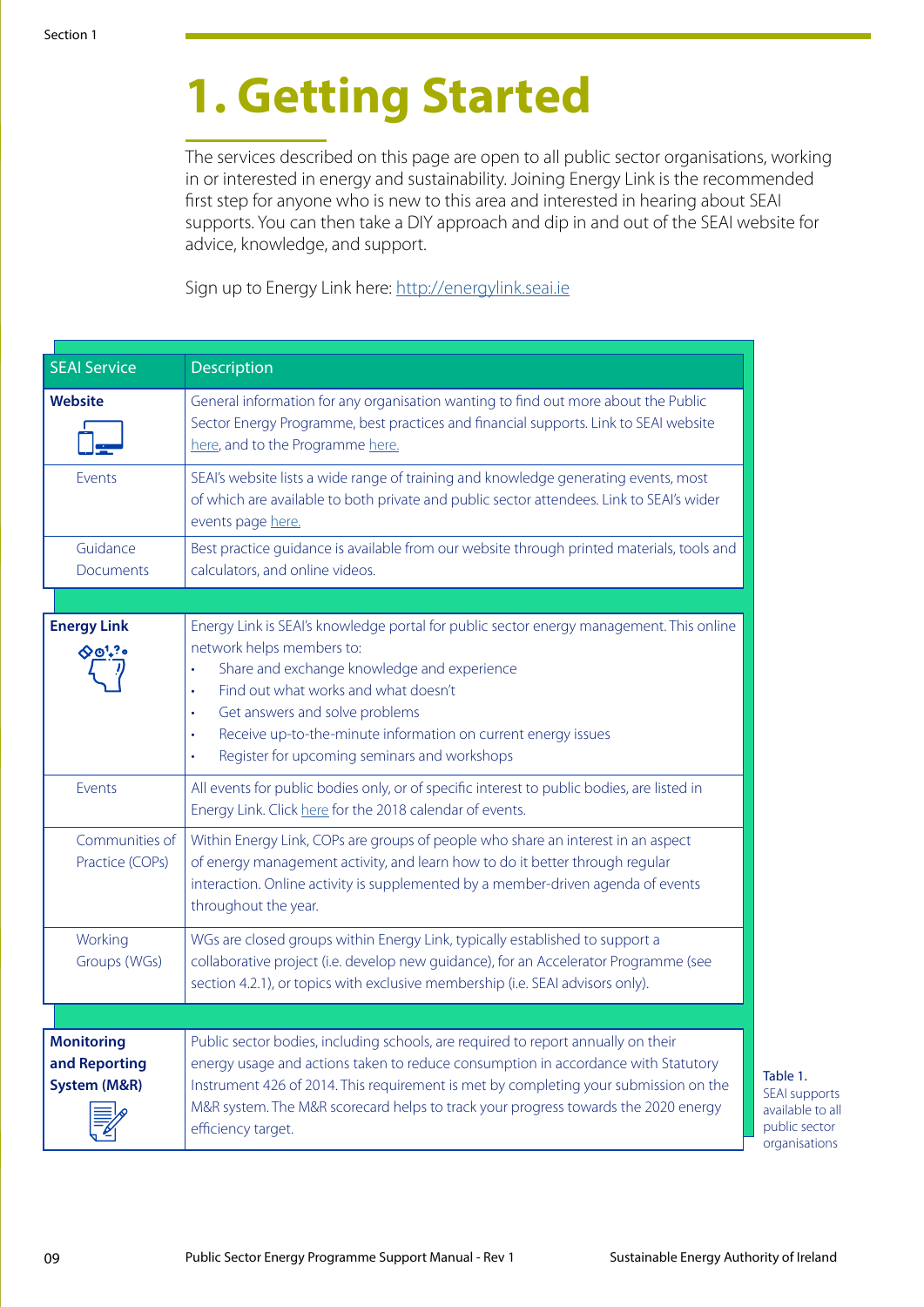# <span id="page-11-0"></span>**SECTION 2. GETTING ORGANISED**

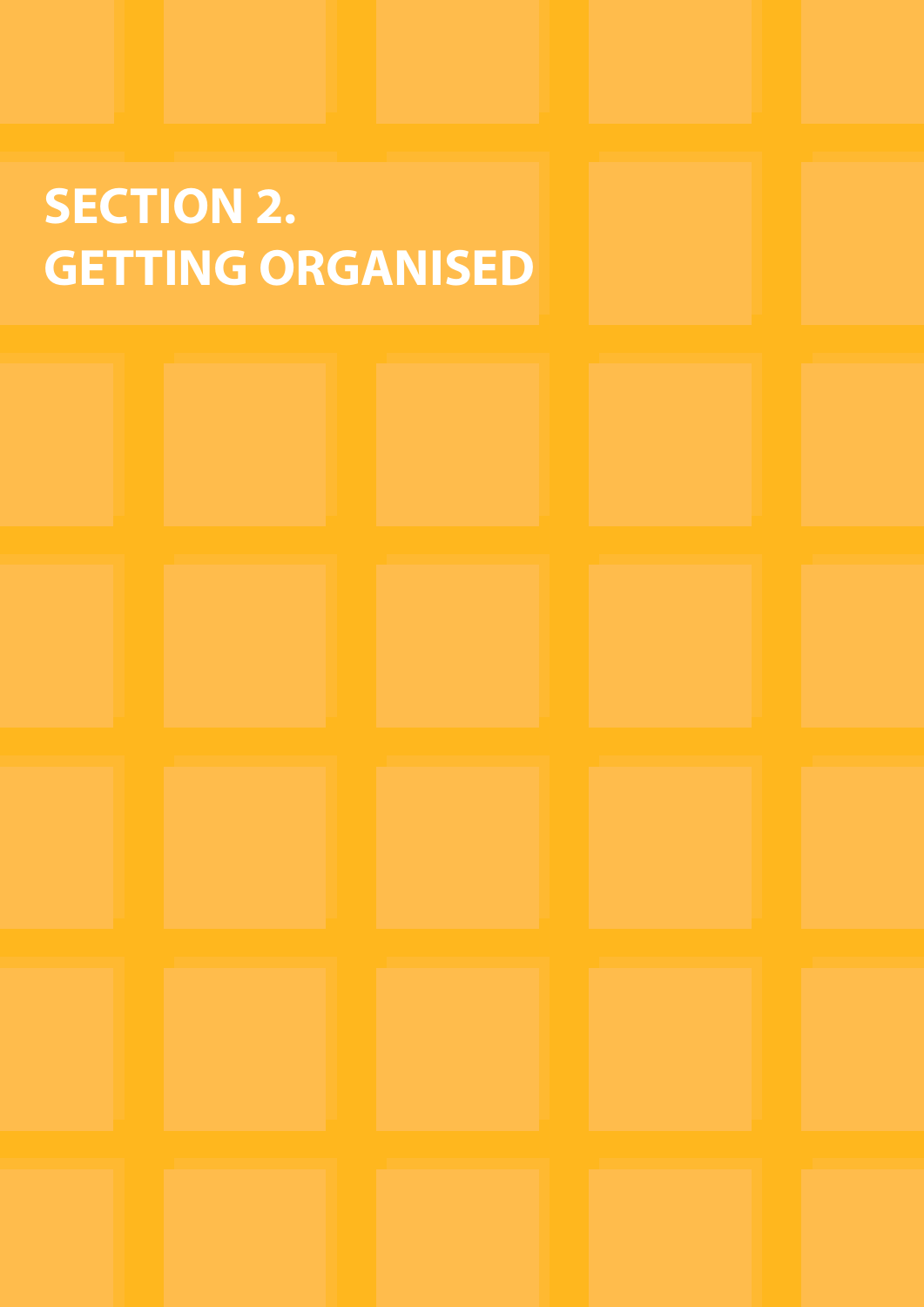# **2. Getting Organised**

## <span id="page-12-0"></span>**2.1 Energy Management**

Energy Management (EM) is a journey not a destination. Commitment to adopt a structured approach is a vital first step for your organisation in realising the efficiencies and savings associated with improved energy performance. Whether large or small, technical or non technical, every organisation needs some form of energy management.

SEAI promotes structured energy management. The principles underlying all SEAI public sector supports are that for sustained energy savings, all organisations, sites and facilities should adopt a structured energy management programme.

In its simplest form, structured energy management achieves organisational objectives for the minimum energy cost. There are two ways to do this effectively: reduce the amount you pay per unit of energy, and/or reduce the amount of energy you consume.



Structured energy management is a systems based approach for attaining long term success, as opposed to ad hoc energy management. The difference between these approaches to energy management is illustrated in Figures 3 & 4 below.

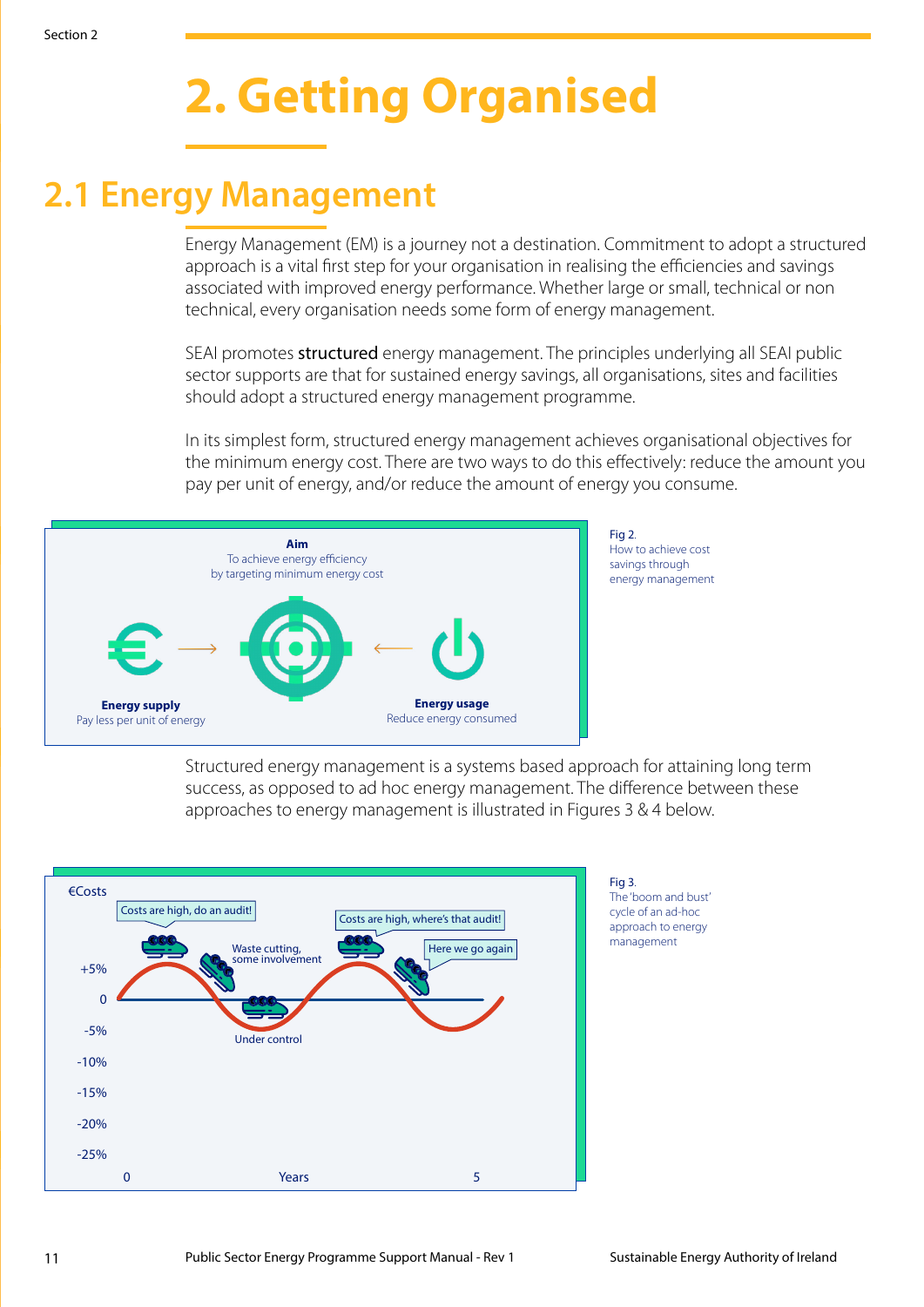<span id="page-13-0"></span>

Fig 4 The sustained benefits of a structured approach to energy management

SEAI tools for structured energy management are outlined in Section 2.4.

## **2.2 Exemplar Energy Management**

Public sector bodies are required to demonstrate an exemplary role in terms of energy management. Both the government's National Energy Efficiency Action Plan (NEEAP) and EU energy efficiency regulations, transposed into Irish law under Statutory Instrument 426 of 2014, place specific obligations on public bodies regarding their exemplary role in relation to energy management.

In addition to the above regulatory requirements, the Public Sector Energy Efficiency Strategy states that public sector bodies should, as a minimum, practice these five basic, structured energy management steps within their organisation:

- 1. Commit: appoint a senior manager to provide leadership and accountability; empower staff to act; choose an appropriate path to energy management or certification.
- 2. Identify: work to identify actions and projects based on your energy performance data – SEAI and OPW can assist.
- 3. Plan: avail of strategic planning assistance; build energy management capacity; integrate facilities management, finance and human resource functions in your energy management planning; set annual energy saving targets.
- 4. Take Action: avail of project design, development and supervision support; commit to projects.
- 5. Review: measure results and continually improve energy performance.

These steps are the five pillars of SEAI's structured energy management tools, such as Energy MAP and ISO 50001, the international energy management standard. For most organisations, doing these steps well, and continuously, constitutes exemplar energy management. For bigger organisations, exemplar energy management means becoming more organised and strategic in your approach.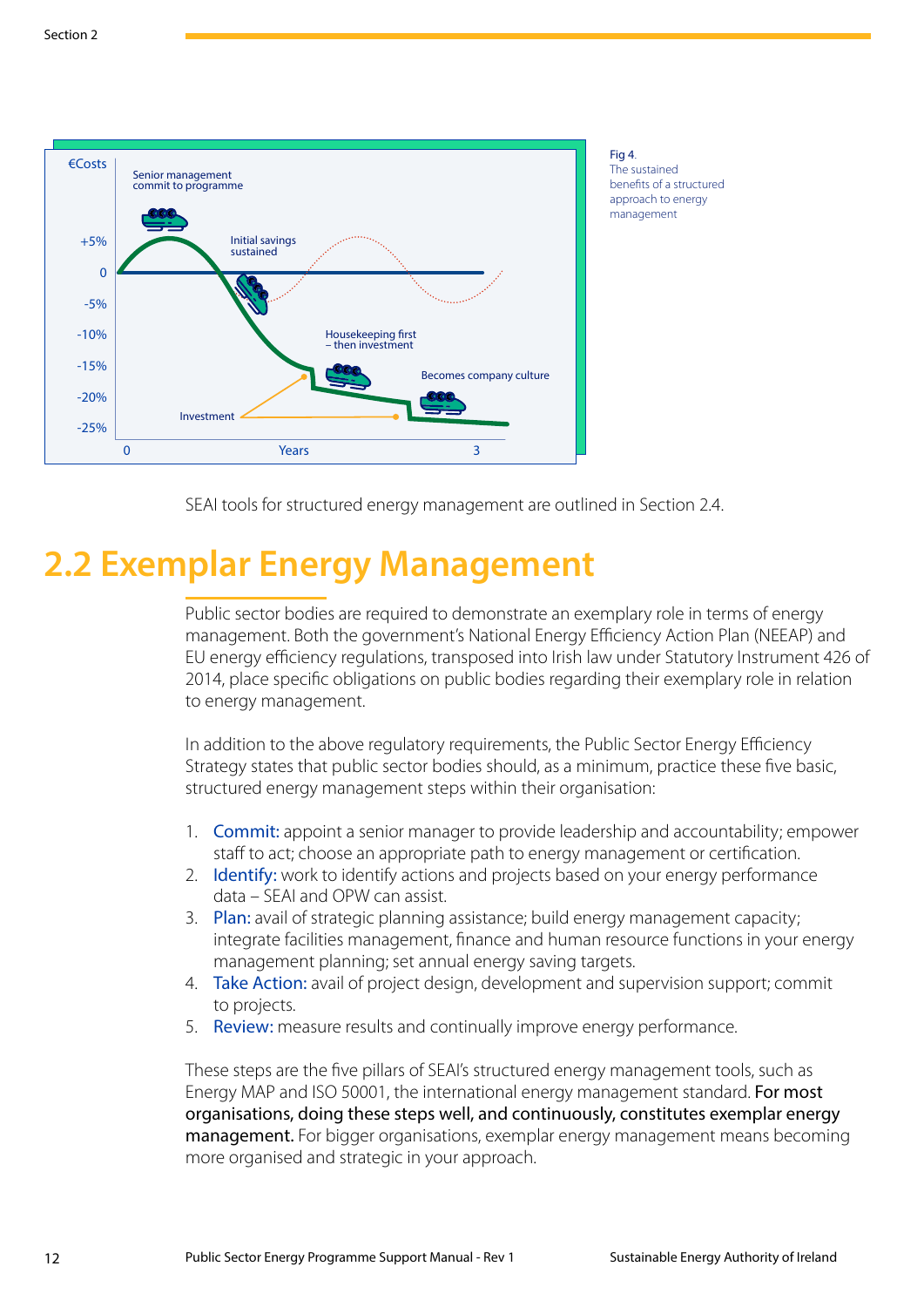## <span id="page-14-0"></span>**2.3 What is exemplar energy management for me?**

The Exemplar Energy Management Roadmap, Figure 5, outlines the most suitable energy management approach for your organisation. For some, energy management capability may also determine where your organisation starts on its energy management journey. For example, most local authorities spend over  $\epsilon$ 1m annually on energy, but started their journey with Energy MAP. This helped instill energy management practices in teams throughout their organisation. Some have now progressed to ISO 50001 certification.



Fig 5. Exemplar Energy Management Roadmap

The starting point of any energy management programme is to assess your current status, something SEAI can help you do. Remember that energy management needs to be reviewed regularly to ensure that it is fit for purpose and is delivering on your organisation's objectives. The roadmap also suggests how often your energy management programme should be reassessed and how to go about this.

Regardless of your energy management level, SEAI has developed a comprehensive package of energy management tools and supports, appropriate to the size and capability of your organisation or site. As your Energy Management System (EnMS) matures and you begin to see the benefits, energy management will become embedded in your organisation's strategic decision making process. Strategic energy efficiency opportunities that align with your core business will arise. This will become a bigger objective of SEAI's partnership programme in the future.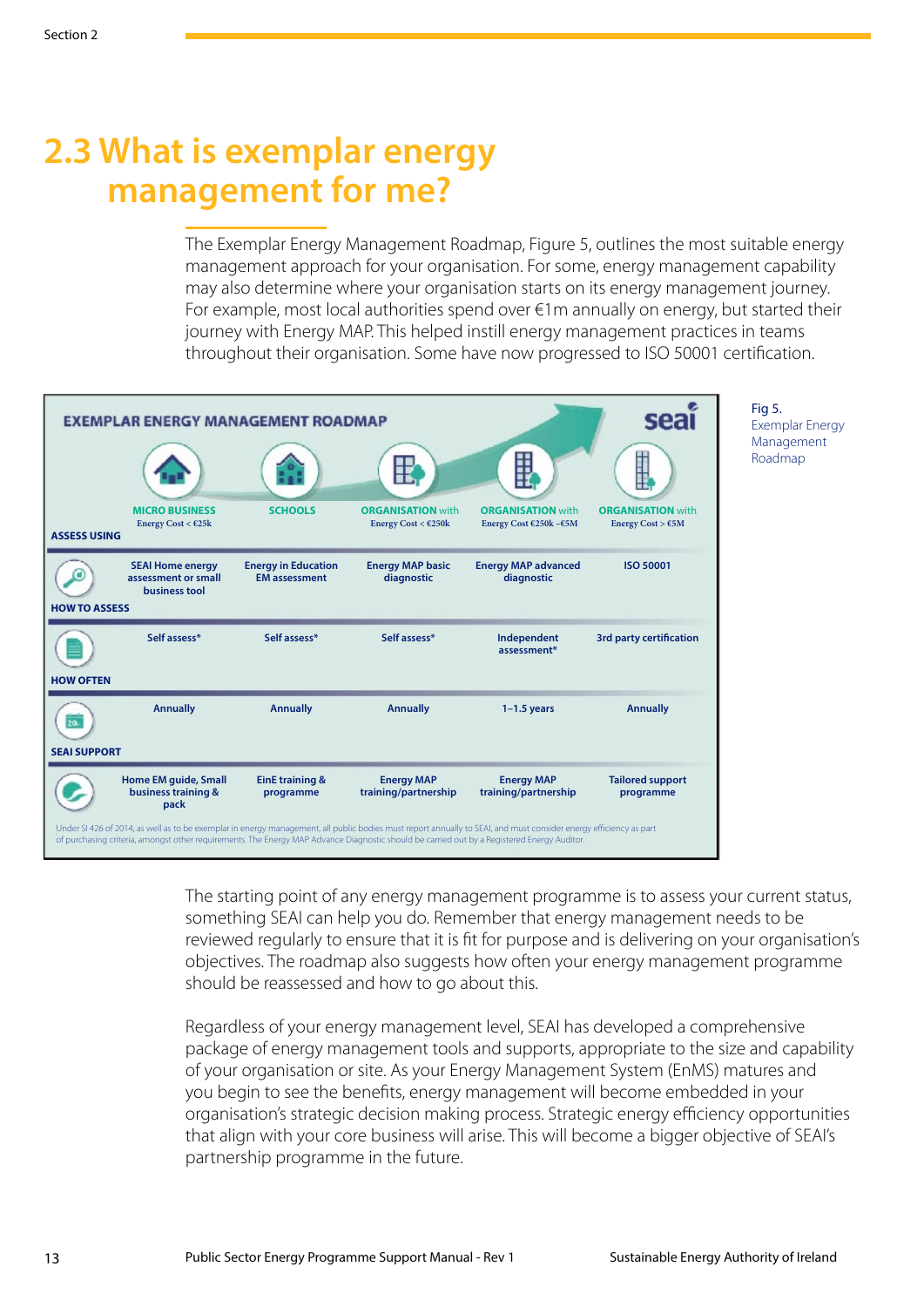## <span id="page-15-0"></span>**2.4 SEAI Energy Management Tools**

Energy Management Action Plan (Energy MAP) is SEAI's primary energy management tool. It is intended to be used by organisations of every scale, from the smallest, right up to very large energy users.There are different levels of Energy MAP diagnostics depending on the size and scale of your organisation as outlined in Table 2 below.

SEAI's energy management diagnostic tools range from a simple assessment for small organisations and schools, to a 20 question Energy MAP diagnostic for larger organisations covering the five pillars of Energy MAP. Using Figure 5, pick the appropriate energy management approach, and apply the associated diagnostic. SEAI advisors can assist you pick the most appropriate approach and undertake the diagnostic with you, either directly or through training.

|                                            | <b>Energy Map Training and Tools</b> |                                                                                                                                     |                                                                                                                                                                                                                                         |  |  |  |
|--------------------------------------------|--------------------------------------|-------------------------------------------------------------------------------------------------------------------------------------|-----------------------------------------------------------------------------------------------------------------------------------------------------------------------------------------------------------------------------------------|--|--|--|
| Level                                      | Energy<br>Spend                      | <b>Associated Training Course</b>                                                                                                   | Description                                                                                                                                                                                                                             |  |  |  |
| <b>Schools Energy MAP</b><br>Assessment    | Any                                  | 2 x half days<br>More details:<br>www.energyineducation.ie<br><b>or</b><br>energyineducation@seai.ie                                | Using the principals of Energy MAP schools can<br>undertake the Energy in Education programme<br>which consists of a 5 step process to develop an<br>basic energy management system within your<br>school.                              |  |  |  |
| <b>Small Organisations</b>                 | $<\epsilon$ 250 $k$                  | 3 x half days<br>More details:<br>publicsector@seai.ie                                                                              | Using the principles of Energy MAP small<br>organisations can undertake a basic Energy MAP<br>programme which consists of a less intensive<br>version of Energy Map.                                                                    |  |  |  |
| <b>Energy MAP Group</b><br>training        | $<\epsilon$ 250 $k$                  | 3 x full days<br>One day refresher also<br>available on group basis<br>More details:<br>publicsector@seai.ie or<br>EnergyLink       | Energy MAP training is delivered to a mix of<br>different users in a group setting. Courses are run<br>frequently or you can request one to be run in<br>your area.                                                                     |  |  |  |
| <b>Energy MAP</b><br>organisation specific | >E250k<br>$<\in$ 5M                  | 3 x full days and bespoke<br>one day follow-on refresher<br>available<br>Advanced diagnostic through<br>partnership (see Section 3) | Organisation MAP training is open to anyone but<br>you must engage at partnership level in order to<br>progress towards the advanced level Energy MAP<br>with more detailed diagnostics - see section 3 of<br>this manual.              |  |  |  |
| <b>Energy MAP refresher</b><br>course      | Any                                  | 1 x full day refresher course<br>More details:<br>publicsector@seai.ie                                                              | For organisations that have already had Energy<br>MAP training but would benefit from additional<br>training, i.e. if there are new members on the<br>energy team or it is a number of years since the<br>original course was attended. |  |  |  |
| Advanced                                   | $> \in 5M$                           | EnMS ISO 50001                                                                                                                      | Refer to Section 3.5 for more details.                                                                                                                                                                                                  |  |  |  |
|                                            |                                      | particular tools from the old site, please email publicsector@seai.ie                                                               | Note - The Energy MAP website is currently being redeveloped. An archived version is available here. If you want                                                                                                                        |  |  |  |

Table 2. Summary of Energy MAP training and tools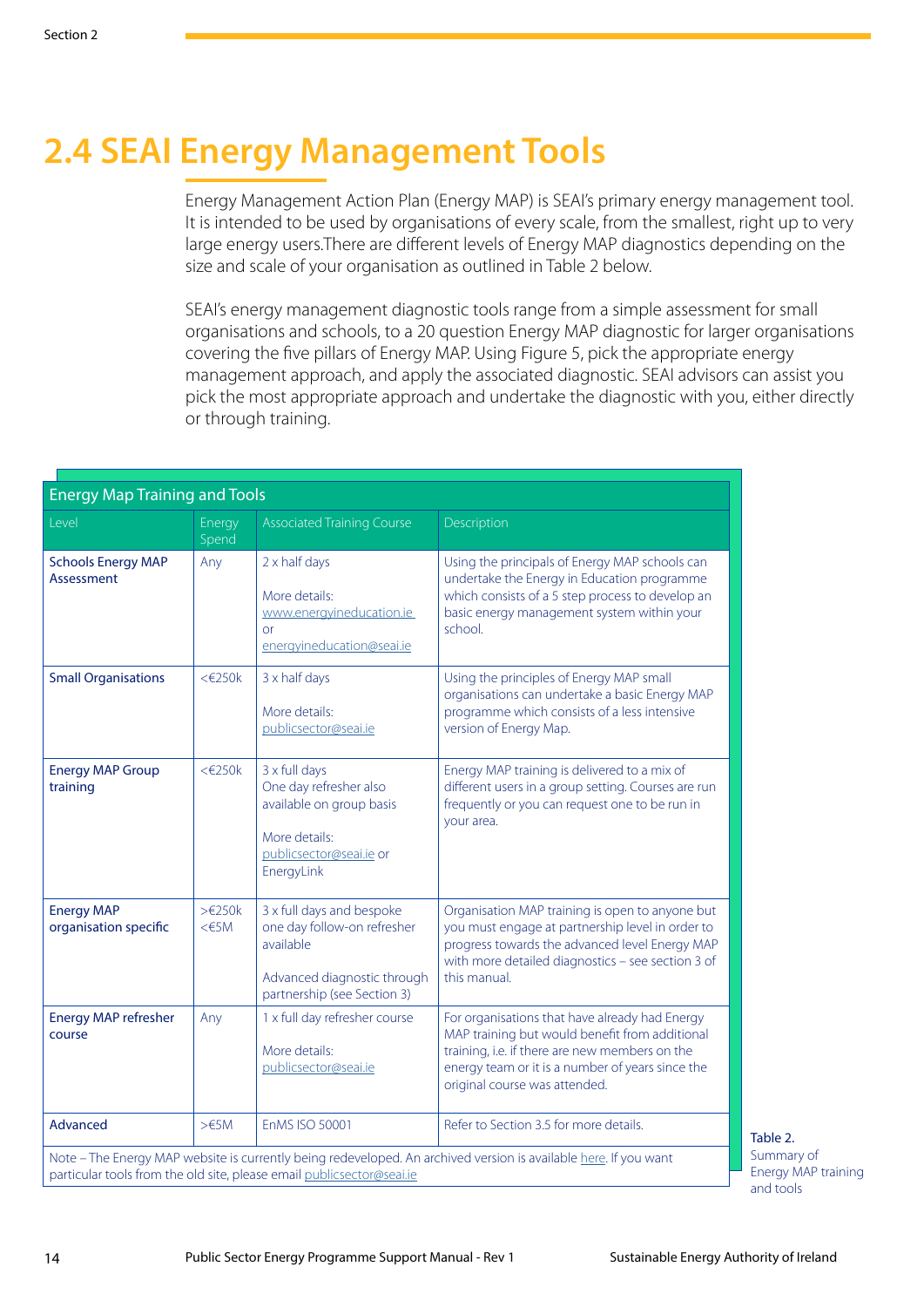Selecting an energy management programme appropriate to your energy spend and completing the relevant diagnostic for the scale of your organisation, will highlight any weak spots in your existing energy management activity and an energy management action plan can then be put in place to address them.

Although it is not a formal energy management system, Energy MAP is fully consistent with the principles set out in the ISO 50001 Energy Management Standard. In this way, organisations that are keen to eventually formalise their energy management programmes through certification can initially develop Energy MAP programmes before seamlessly progressing to ISO 50001. More details of Advanced Energy MAP diagnostics are provided to partnership organisations to assist in this process, more details of this service can be found in Section 3.

All energy management programmes must improve every year, or they stagnate and will not deliver the same level of savings. In the Energy MAP approach, an organisation can start by implementing five or seven steps, and progress up to 20 steps, deepening their competence and performance along the way. For those with, or progressing to ISO 50001, the focus is on optimising the system to support an organisation culture where optimised energy performance is the aim of every business and person. Figure 6 overleaf shows this journey. Organisations can elect to improve their chosen energy management 'product' (i.e. Energy MAP basic), or move along the energy management process to ISO 50001, and ultimately, onto ISO 50001 certification.

As a general principle, the greater an organisation's energy spend, the more justification for advanced levels of energy management. Depending on their size, organisations can start with a programme that suits their current level of commitment, size, and energy management expertise and progress to a more advanced level before moving to ISO 50001, continuously progressing to more ambitious targets.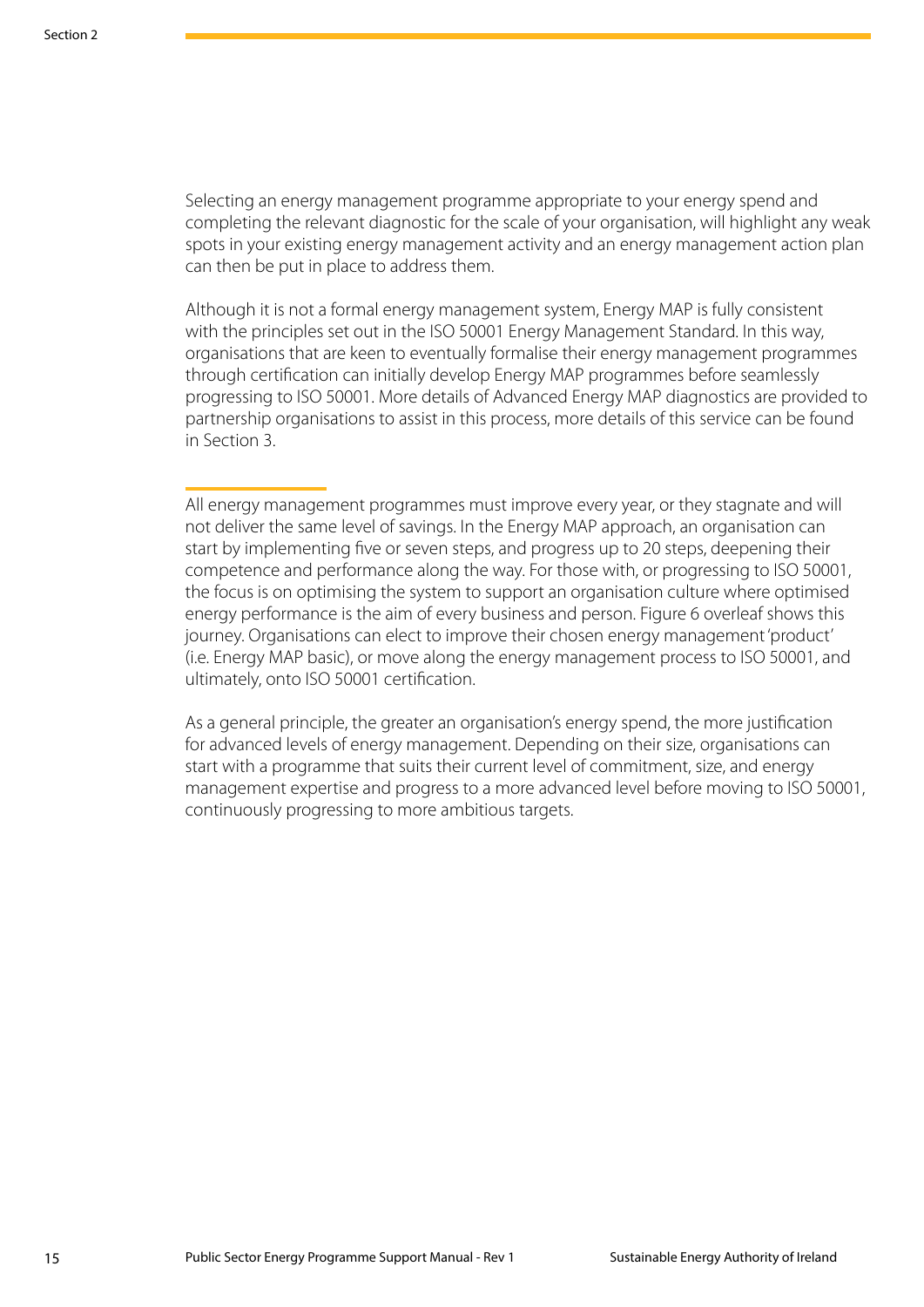

Fig 6. Energy management route choices from basic to ongoing maturity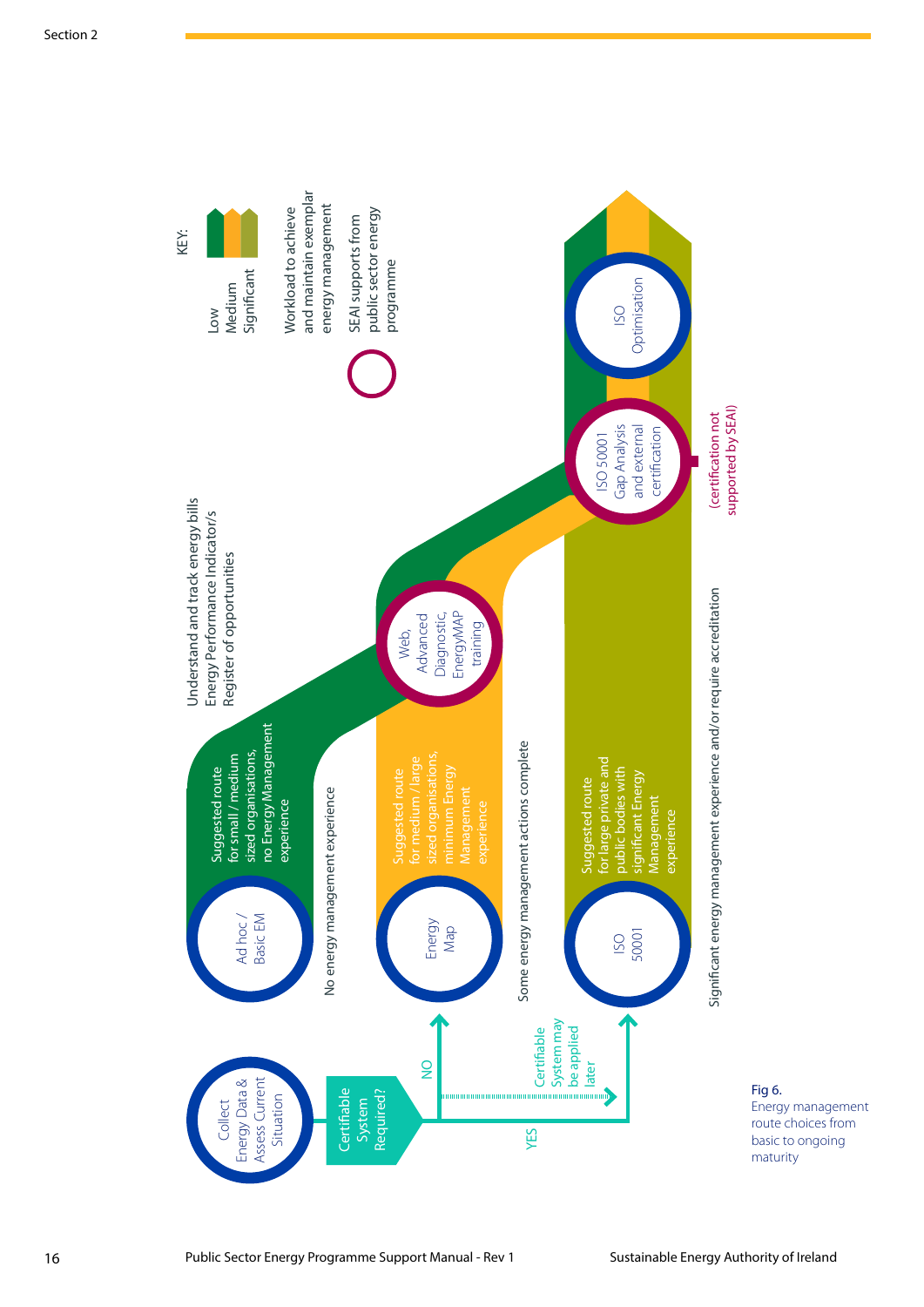# <span id="page-18-0"></span>**SECTION 3. GETTING STRATEGIC**

|                             | the control of the control of the control of the control of                | the control of the control of the control of the control of the | and the control of the control of the control of the control of the control of |                 |
|-----------------------------|----------------------------------------------------------------------------|-----------------------------------------------------------------|--------------------------------------------------------------------------------|-----------------|
|                             |                                                                            |                                                                 |                                                                                |                 |
|                             |                                                                            |                                                                 |                                                                                |                 |
|                             | the control of the control of the control of the control of the control of |                                                                 | and the control of the control of the                                          |                 |
| <u> Andrew Maria (1986)</u> | the contract of the contract of the con-                                   | ________                                                        | the control of the control of the con-                                         | ______<br>_____ |
|                             |                                                                            |                                                                 |                                                                                |                 |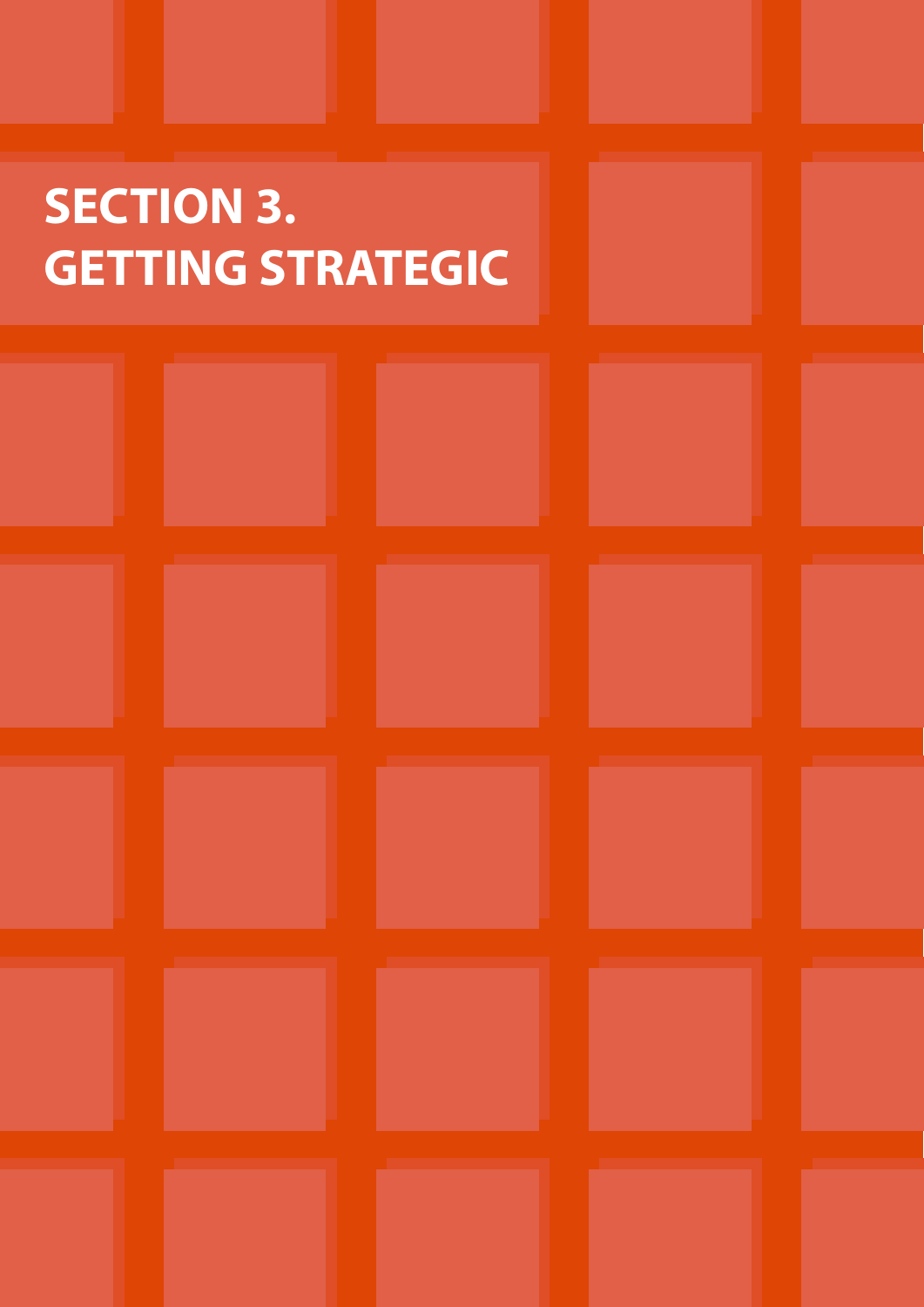# **3. Getting Strategic**

Getting strategic means progressing beyond knowing about your energy usage to adopting structured energy management as a core business management process. SEAI offers comprehensive tailored supports to partnership organisations who demonstrate a commitment to strategic energy management. Partnership is applicable to all public sector organisations, regardless of scale, and is the main vehicle for strategic engagement.

Partnership in its simplest form, is an agreement between an individual public sector organisation and SEAI. It offers a clear roadmap with actions for achieving targeted energy savings, and ensures that your organisation is on course to demonstrate exemplar energy management as required to meet the 33% efficiency target. The more of a commitment you make, the more tailored support is available from SEAI.

SEAI provides partnership support through four core strands:

- 1. **Exemplar energy management** through tailored Energy MAP training or the ISO 50001 accelerator programme – initial and ongoing assessment by SEAI through an Energy MAP Advanced Diagnostic or by a 3rd party certification body for ISO 50001.
- 2. **Bespoke training** which can include:

Accelerator Programmes focusing on implementing energy management (Energy MAP, ISO 50001), elements of energy management (Awareness) and certain technologies.

- Procurement, Certified Measurement and Verification Professional (CMVP®), Certified Energy Manager (CEM®) training etc.
- Training needs that address energy management weaknesses in your organisation.
- Monitoring and Reporting (M&R) review services.
- 3. **Strategy and planning** for successful projects:
	- Opportunity Assessment: advice, mentoring and assessment (previously known as AMA) service.
	- Assistance to prepare and implement an annual Energy Management Action Plan.
	- Help to model your organisation's gap to reaching the 2020 target.
	- An annual review of your energy management practices to source and implement energy saving projects.
	- Support to assess and embed best practices for Energy Efficient Design (EED) and to help you integrate energy efficiency into design processes.
	- Create a long-term organisational energy strategy.

#### 4. **Project support**

— Implementing project supports, from early sense checking and support through the Project Development Process to implementing projects, including linking to the Project Assistance Grants.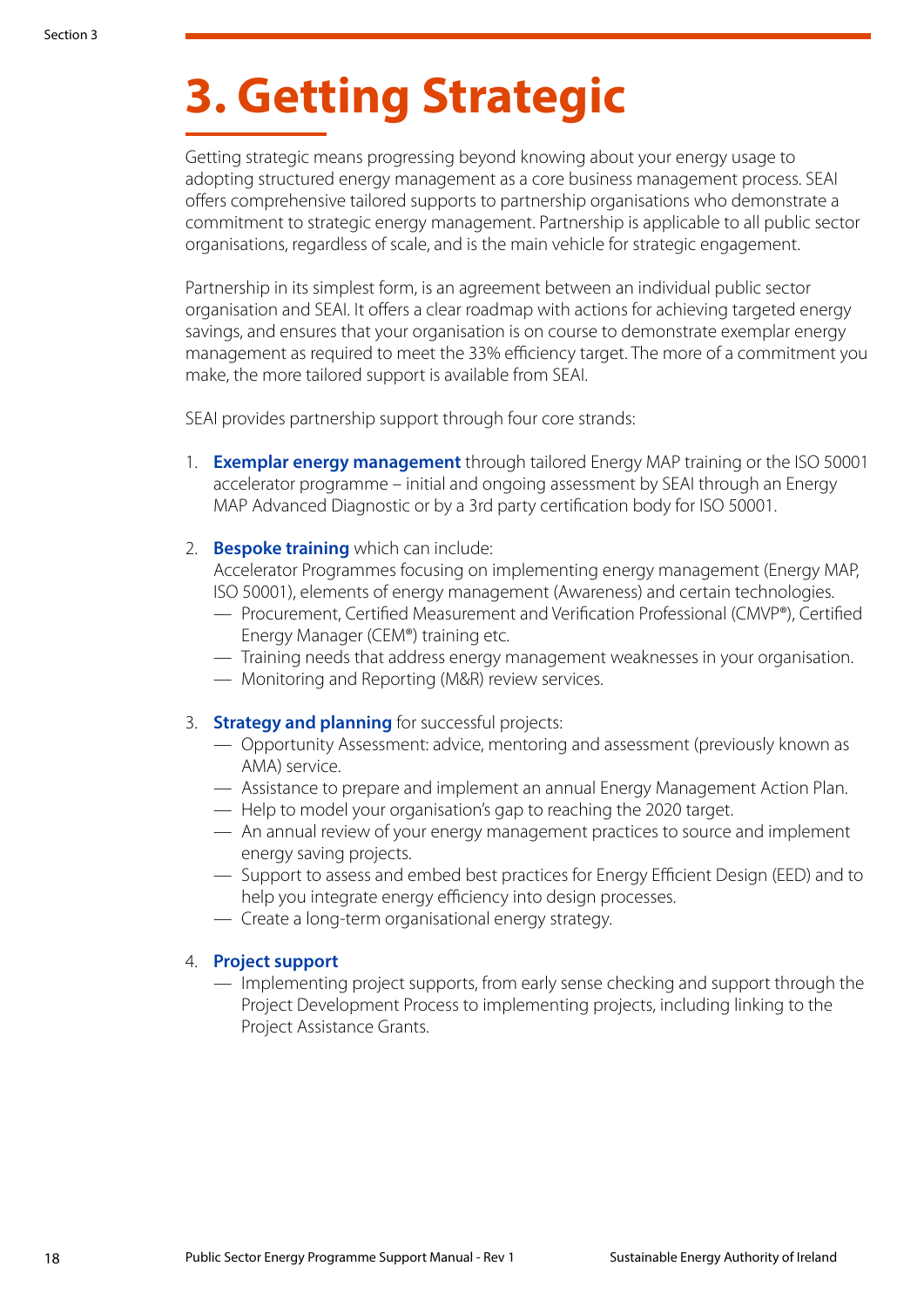## <span id="page-20-0"></span>**3.1 What does partnership involve?**

Access to the partnership programme is offered to those organisations who demonstrate sustained commitment to energy management. Your organisation must formally commit at board level to fulfilling an exemplary role with respect to energy efficiency. You will work with our Partnership Support Managers (PSMs) to assess the saving potential in your organisation, to develop an annual Energy Action Plan and to implement the plan by undertaking specific, targeted actions that will improve your energy efficiency by 33% by 2020.

We will guide you to develop, execute, and maintain energy reduction plans. In return, you commit to driving the programme forward, and aim for year on year savings of over 3%.

To avail of supports offered to partners, public bodies must:

- **•** Formally commit, at board level, to fulfilling an exemplary role with respect to energy efficiency.
- **•** Commit to preparing an annual Energy Action Plan to deliver annual energy savings that achieve a 33% energy efficiency improvement by 2020.
- **•** Participate in an annual review of energy management practices and project pipeline.
- **•** Report progress annually to SEAI through the monitoring and reporting (M&R) system.
- **•** Engage meaningfully with SEAI, with your Partnership Support Manager (PSM) and with the other energy experts appointed to assist your organisation – over the short and long term.
- **•** Consider energy efficiency when procuring and designing equipment and facilities.

Partnership offers a clear roadmap, with actions, for achieving targeted energy savings and ensures that your organisation is on course to demonstrate exemplar energy management as required under S.I. 426 legislation.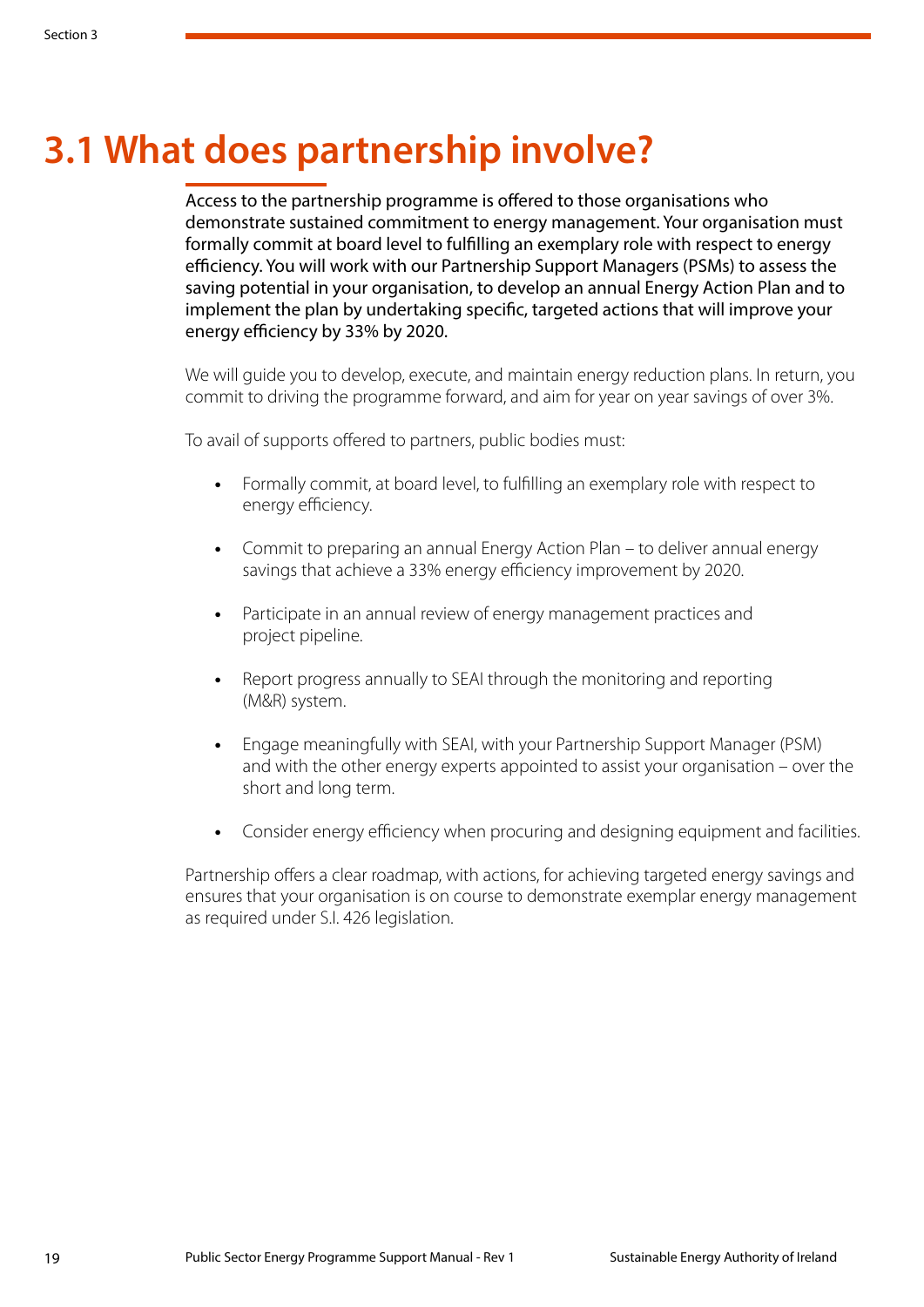# <span id="page-21-0"></span>**3.2 Delivering Partnership Supports**

Partnership supports are principally provided through Project Support Mangers (PSMs). PSMs are responsible for managing and coordinating the relationship between SEAI and the partner organisation, and positioning the organisation for more challenging targets beyond 2020. A summary of SEAI's approach to supporting your organisation through partnership is as follows:

- **•** Partners and potential partners are arranged into eight sectoral groups.
- **•** Depending on the size of your organisation and your level of engagement, you will be allocated a designated Partnership Support Manager (PSM) where SEAI's services are delivered on a one-to-one basis and tailored to your organisation.
- **•** Smaller public bodies, and early stage larger organisations, can avail of subgroup services, whereby PSM services are delivered to a subgroup of public bodies.
- **•** A Partnership Group Coordinator (PGC) is also appointed by SEAI to coordinate each sectoral group. The PGC identifies sectoral gaps in energy management and develops bespoke supports and materials for their specific sectoral group, for example Local Authorities, Transport or Public Lighting.

| Partnership Output                                                                                                                 | <b>Partner Responsibility</b>                                                                                                          | <b>PSM Responsibility</b>                                                  | <b>Timing</b>      |
|------------------------------------------------------------------------------------------------------------------------------------|----------------------------------------------------------------------------------------------------------------------------------------|----------------------------------------------------------------------------|--------------------|
| <b>Energy management</b><br>review                                                                                                 | Participation in the<br>review process if Energy<br><b>MAP</b><br>ISO 50001 annual review<br>(by 3rd parties)                          | Coordination and review of<br>report, identifying gaps for<br>optimisation | December - January |
| Energy projects review<br>Projects<br>۰<br>implemented and<br>reported in M&R<br>Project pipeline to<br>$\bullet$<br>report in M&R | Collation and submission<br>of data.<br>Participation in gap-<br>to-target modelling<br>exercise; commitment to<br>ID project pipeline | Facilitation and mentoring                                                 | December - January |
| <b>Energy Action Plan</b><br>(EAP)                                                                                                 | Preparation                                                                                                                            | Review and prioritisation                                                  | January            |
| Partnership Annual<br>Report                                                                                                       | Preparation                                                                                                                            | Review                                                                     | January            |
| Support plan                                                                                                                       | Facilitation of supports                                                                                                               | Preparation                                                                | February           |
| <b>M&amp;R</b> submission<br>(complete and robust)                                                                                 | Collation and submission<br>of data; retention of<br>reports                                                                           | Facilitation, mentoring                                                    | April              |

Table 3 below outlines what SEAI requires from each partnership relationship:

Summary of Partnership requirements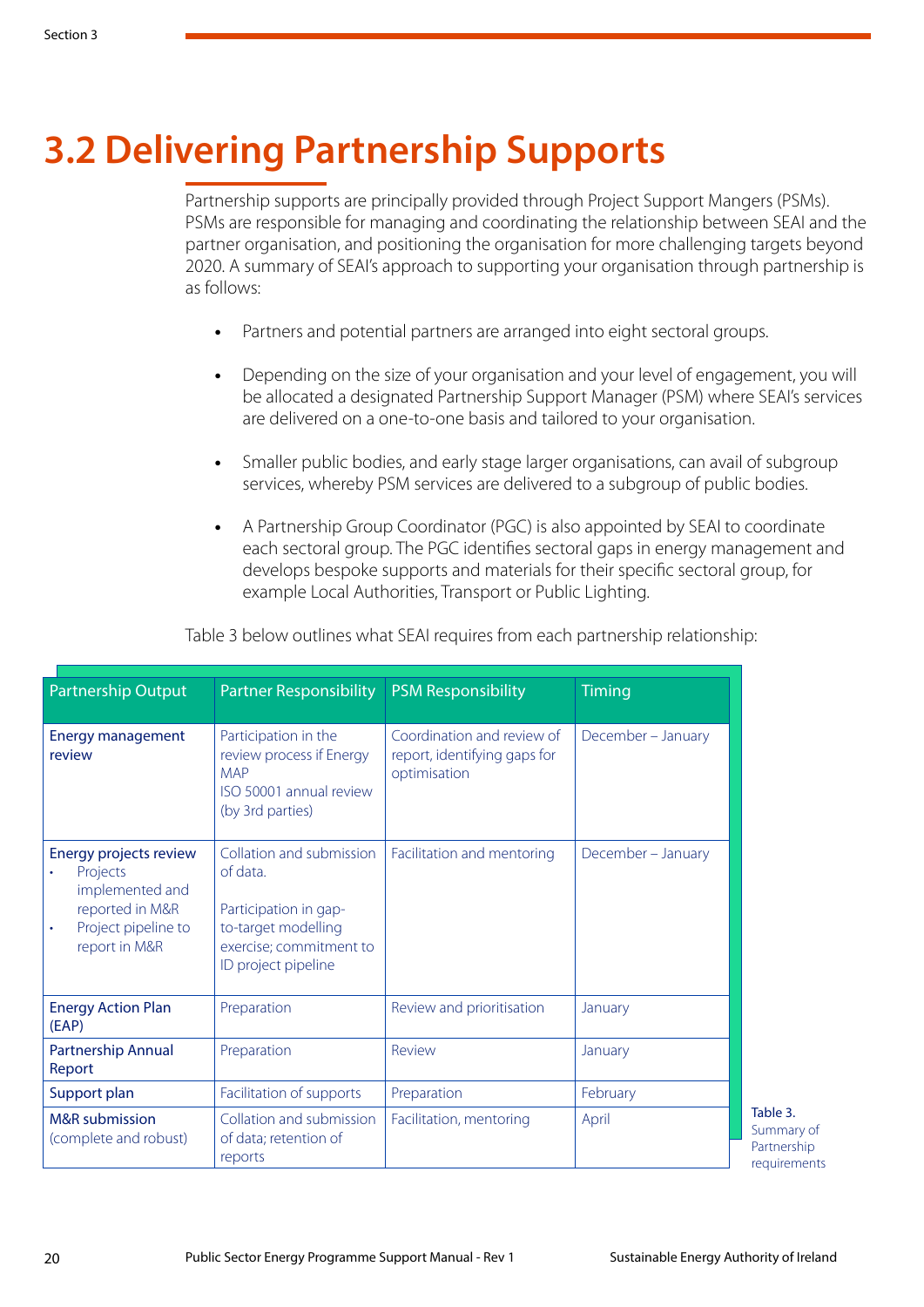# <span id="page-22-0"></span>**3.3 Energy MAP Advanced Diagnostic**

Advanced Diagnostic is a service that is only available to partners. It takes the form of a two to three hour workshop where an expert examines your energy management system, activities and results in order to ascertain where and how to improve energy management in your organisation. It is a chance to take stock and re-evaluate your organisations progress to the 2020 targets and plan the remaining actions to reach your energy management goals. The Advanced Diagnostic is structured in a similar fashion to an ISO 50001 audit, but is a less formal approach. It will assess your commitment to the energy management programme, your annual plan, the identification and implementation of energy actions and your review of your programme.

The output from the diagnostic is an energy management score and a list of specific, tailored recommendations for taking the next steps in improving energy management practices and aligning those with international best practices.

As previously mentioned, exemplar energy management is a journey, not a destination. Consequently, the diagnostic score issued depends on where an organisation is on their energy management journey. The diagnostic cannot be 'passed' or 'failed', lower scores typically indicate a greater potential to save, while higher scores suggest that organisations have the practices in place to unlock even more valuable savings. If organisations score highly (70–80%) then they should consider implementing ISO 50001.

If you think that you are at the appropriate level of Energy MAP to progress to ISO 50001, SEAI will carry out a gap analysis for partners, or you can progress directly to the ISO 50001 Accelerator Programme. Upon reaching ISO 50001 certification; there is a continuous support programme, including performance review and improvement, through various means, to ensure that certified organisation's energy systems are optimised for maximum savings.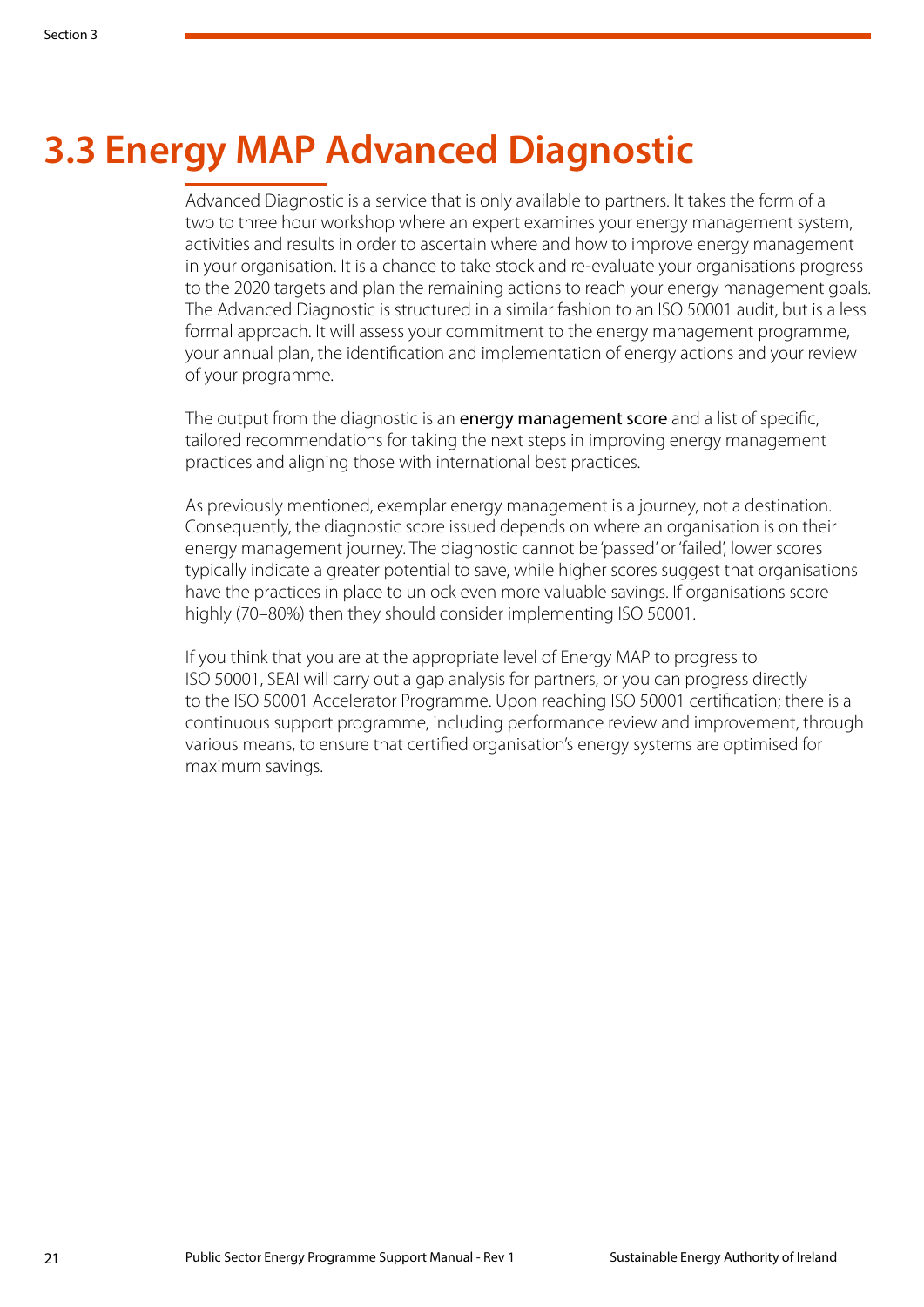# <span id="page-23-0"></span>**3.4 Bespoke training**

| Summary Of Bespoke Training For Partner Organisations            |                                                                                                                                                                                                                                         |                                                                                                                                                                                                                                                                                                              |                                                                                                                                                                                                                                                                                                                                                                                                                                   |  |  |
|------------------------------------------------------------------|-----------------------------------------------------------------------------------------------------------------------------------------------------------------------------------------------------------------------------------------|--------------------------------------------------------------------------------------------------------------------------------------------------------------------------------------------------------------------------------------------------------------------------------------------------------------|-----------------------------------------------------------------------------------------------------------------------------------------------------------------------------------------------------------------------------------------------------------------------------------------------------------------------------------------------------------------------------------------------------------------------------------|--|--|
| Level                                                            | <b>Energy Spend</b>                                                                                                                                                                                                                     | Support                                                                                                                                                                                                                                                                                                      | Description                                                                                                                                                                                                                                                                                                                                                                                                                       |  |  |
| <b>Energy</b><br>Management<br>System (EnMS)<br><b>ISO 50001</b> | <b>Typically for</b><br>organisations<br>with over €5m<br>energy spend<br>per annum, but<br>many smaller<br>organisations<br>also seek to<br>achieve ISO<br>50001 as it<br>represents the<br>gold standard<br>for energy<br>management. | 10 x full day series of training<br>with expert mentoring.<br>Ongoing support programme<br>to optimise systems.<br>Gap analysis also available for<br>those assessing the 'gaps' to<br>achieving ISO 50001.<br>More details:<br>Contact your Partnership<br>Support Manager (PSM)<br>or publicsector@seai.ie | A tailored support programme is available to<br>organisations who wish to progress to third<br>party certification to ISO 50001. Includes a<br>series of training accompanied by expert<br>mentoring.<br>New in 2018 will be a series of ongoing<br>activities to support those with ISO 50001<br>optimise their systems for energy savings.                                                                                      |  |  |
| <b>Energy Efficient</b><br>Design (EED)                          | Refer to<br>section 4.3.1                                                                                                                                                                                                               | Expertise, mentoring, and<br>advice<br>Pilot project basis - Up to five<br>days expert consultancy to<br>explain the benefits of EED<br>to clients, design teams, and<br>other stakeholders.                                                                                                                 | This is an ongoing support to analyse existing<br>systems, where EED principles could add<br>value, and embed the principles of EED in an<br>organisation. From mentoring, assessment<br>to training, this is a highly bespoke service<br>to build EED into existing capital and project<br>management systems.<br>Applications are invited from partnership<br>organisations throughout the year.<br>Email: publicsector@seai.ie |  |  |
| <b>Engaging People</b><br>Accelerator<br>Programme               | Any                                                                                                                                                                                                                                     | The six-month accelerator<br>programme consists of 3 x<br>master class workshops and<br>access to marketing experts<br>for mentoring on messaging<br>and behavioural change.                                                                                                                                 | Commencing March 2018 with a best practice<br>showcase event aimed at preparing and<br>implementing effective energy awareness<br>campaigns in public bodies.                                                                                                                                                                                                                                                                     |  |  |
| Other bespoke<br>supports                                        | Any                                                                                                                                                                                                                                     | Work with PSMs to suggest<br>solutions to accelerate action.                                                                                                                                                                                                                                                 | Sectoral teams will analyse client needs and<br>barriers to develop effective supports.                                                                                                                                                                                                                                                                                                                                           |  |  |

Table 4. Summary of bespoke training for partner organisations

Other specialist training courses, workshops and tailored support programmes can also be organised as required. These can include:

- Energy Awareness Support Programme
- Certified Energy Manager (CEM) training
- Certified Measurement & Verification Professional (CMVP) training
- Public Lighting training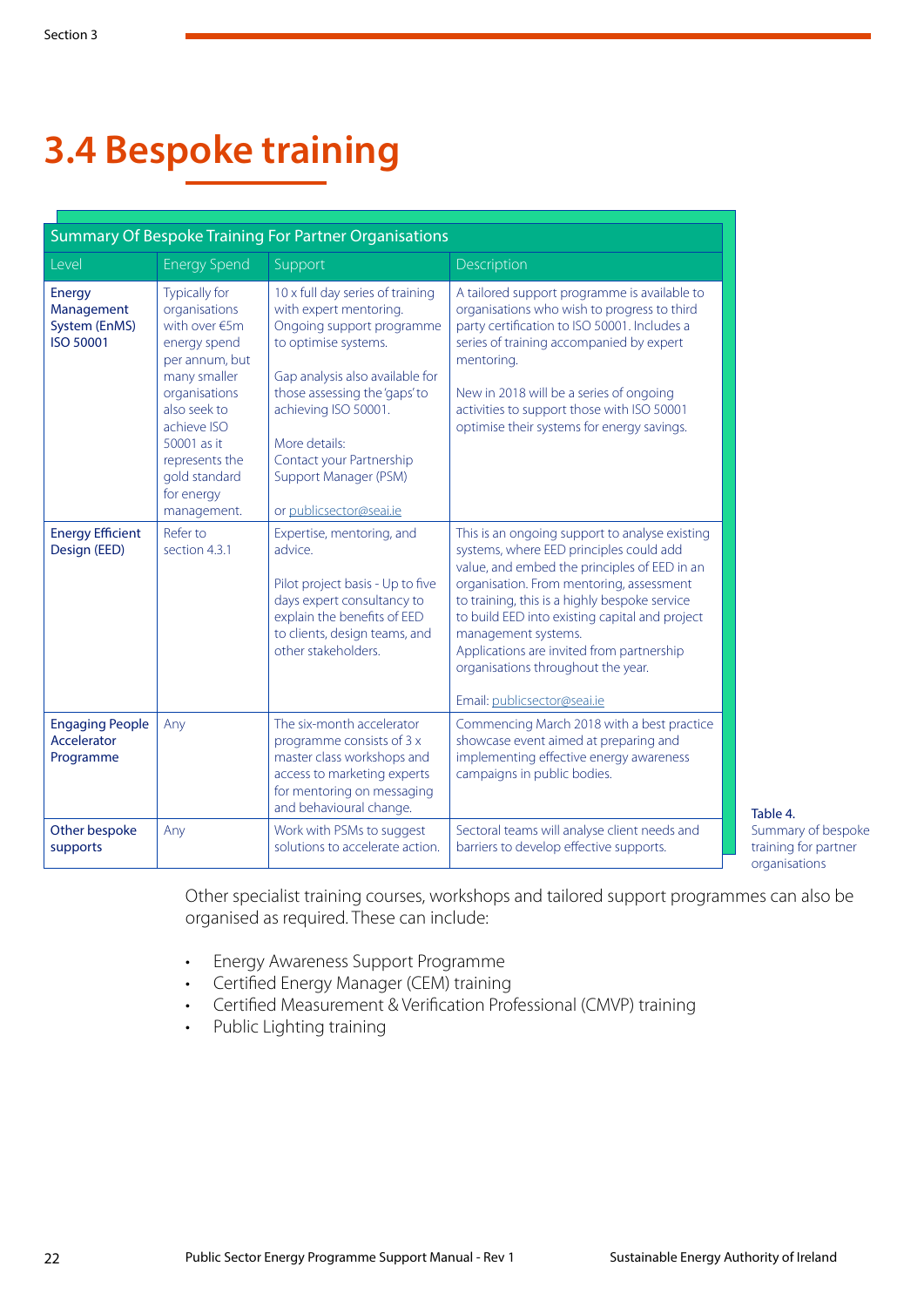## <span id="page-24-0"></span>**3.5 Strategy and Planning**

As an energy management programme matures, it moves 'from the boiler house to the board room'. From implementing energy saving actions, to becoming aligned with the business planning and strategic plans, getting more strategic as an organisation is the next phase of development of the partnership programme. For example, you may want to make energy management a separate function in your organisation, or share it across several organisations.

SEAI can facilitate the development of an energy strategy for partner organisations. This starts with assessing where you are now, articulating where you want to be in 2020, 2030 and beyond and then determining how to get there. An SEAI facilitator will support a series of strategic workshops with senior management staff to produce an initial strategy document, leading to a final energy strategy. From this process, 'gaps' will be identified which SEAI can then help to close e.g. where more data analysis is needed, or where bigger projects need to be undertaken.

### **3.5.1 Opportunity Assessment**

SEAI's Opportunity Assessment Service (previously known as AMA) helps you to identify energy saving opportunities within your organisation. An energy advisor will assess the potential for savings at a facility or site and provide mentoring to help you take action to realise these savings.

See [section 4.1](#page-30-0) for more information on Opportunity Assessments.

### **3.5.2 Sectoral collaboration**

Where energy saving objectives align with your organisation's core mission, strategic synergies will arise. For sectoral groups or departmental groups SEAI can help to facilitate development of a strategic focus across a common sectoral grouping e.g. schools, or within a department and its aegis bodies as outlined in the following examples:

Since 2011, the Department of Education and Skills and SEAI have developed and delivered the Energy in Education Programme. This has provided training, opportunity assessments and advice to over 600 schools, saving on average 10% for those who participate. In 2017, both organisations, with DCCAE support, co-funded deep retrofit energy projects in 10 schools. In 2018, it is envisaged that there will be further pilot projects, researching various approaches to retrofitting schools. The Public Sector Energy Strategy sets out an outline strategy of how this research could be implemented across 3800 schools nationally.

The Department of Agriculture and Food has a core mission to promote Irish food products at home and abroad and Irish food is positioned as of sustainable origin and production. The Department has embraced the 33% target, striving to achieve the target in its own facilities. From this, opportunities have arisen to collaborate with dairy farmers on grants schemes,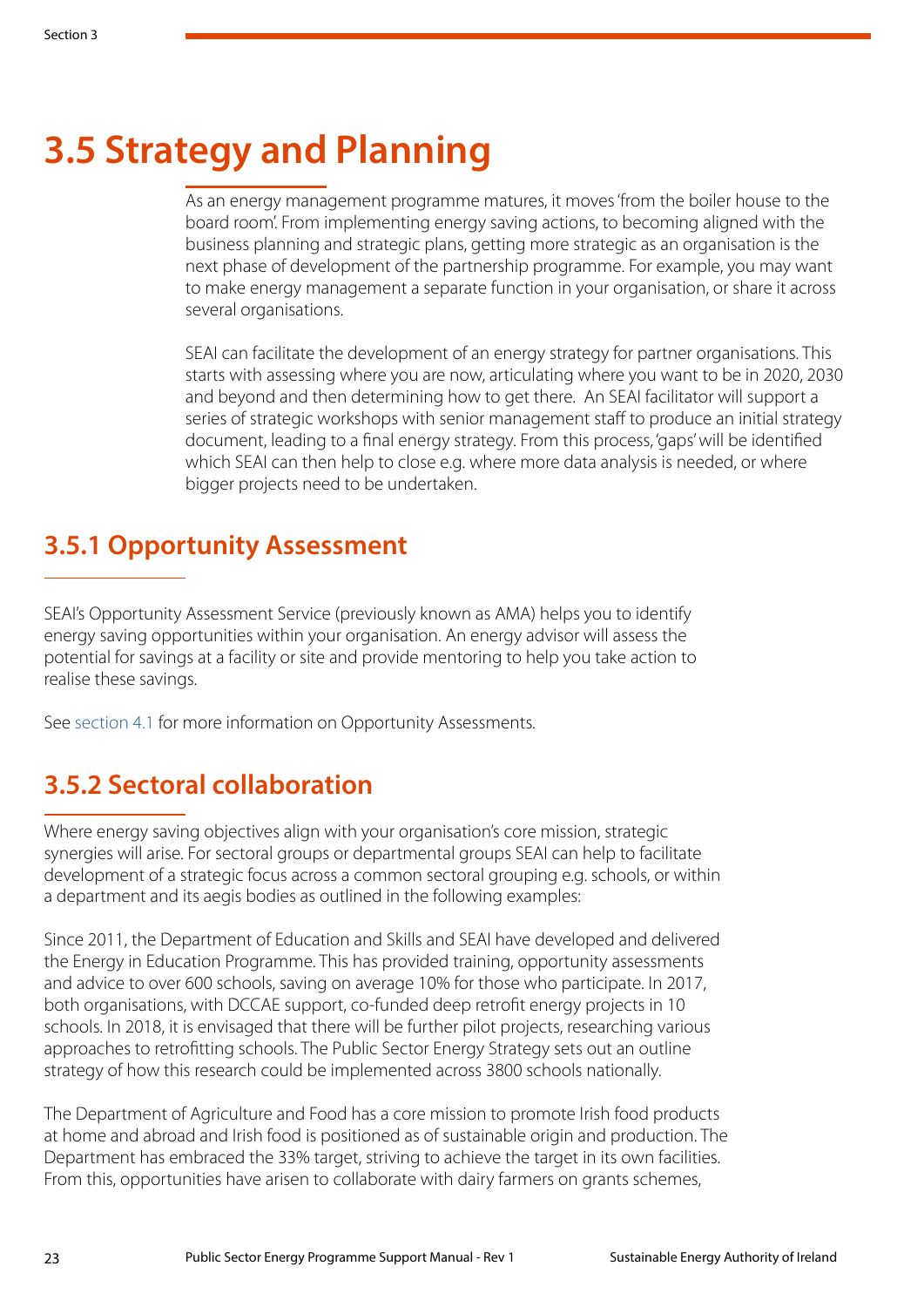and also encourage their aegis bodies to align with the Department's core strategic missions in their own energy strategies – in this case supporting jobs and the food sector, whilst also becoming more sustainable.

### **3.5.3 Strategic supports in development**

SEAI is in the early stages of developing grant support for energy bureaus. A bureau is a dedicated team of resources to undertake audits, analyse data, produce Energy Performance Indicators, support delivery of projects and assist with Measurement and Verification. An example is the e3 Energy Bureau, formed by the estates offices of four Dublin colleges (UCD, DCU, DIT and Trinity), which has saved €6.9 million over eight years.

Through grant support, SEAI will part fund the setting up of energy bureaus to enable public bodies, typically in a common sector (for example schools or Sector 38/39 bodies), to pool resources. For organisations who are starting their energy management journey, an energy bureau could help them to get organized and establish a project pipeline. Other bureaus will be more focused on project delivery (see section 4.3.2), where organisations are very advanced with their energy management programmes. In all cases they will require a lot of collaboration between participants.

### **3.5.4 Procurement**

In 2018, SEAI will develop a support programme for the procurement of energy related equipment, services and projects. It will be developed in conjunction with public sector bodies, procurement specialists, and where possible the Office of Government Procurement (OGP) and public bodies with a procurement remit. SEAI can also help coordinate the delivery of frameworks where common approaches are required across the public sector.

Where a strategic focus on energy projects is embedded, organisations may consider energy contracting approaches to project delivery. Energy contracting pushes technical/ performance risk and financial burden to a third party, typically Energy Service Companies (ESCOs). More information on energy contracting is given in Section 4.3.3.

An example of sectoral collaboration is the national Public Lighting Programme, which began as a Working Group focused on technical issues. It has grown into a national for the delivery of public lighting retrofits, led by the Roads Management Office (RMO). The RMO is addressing a number of common issues and barriers across all local authorities and delivering a vehicle for public lighting retrofit nationally. Energy contracting approaches are being considered as part of this.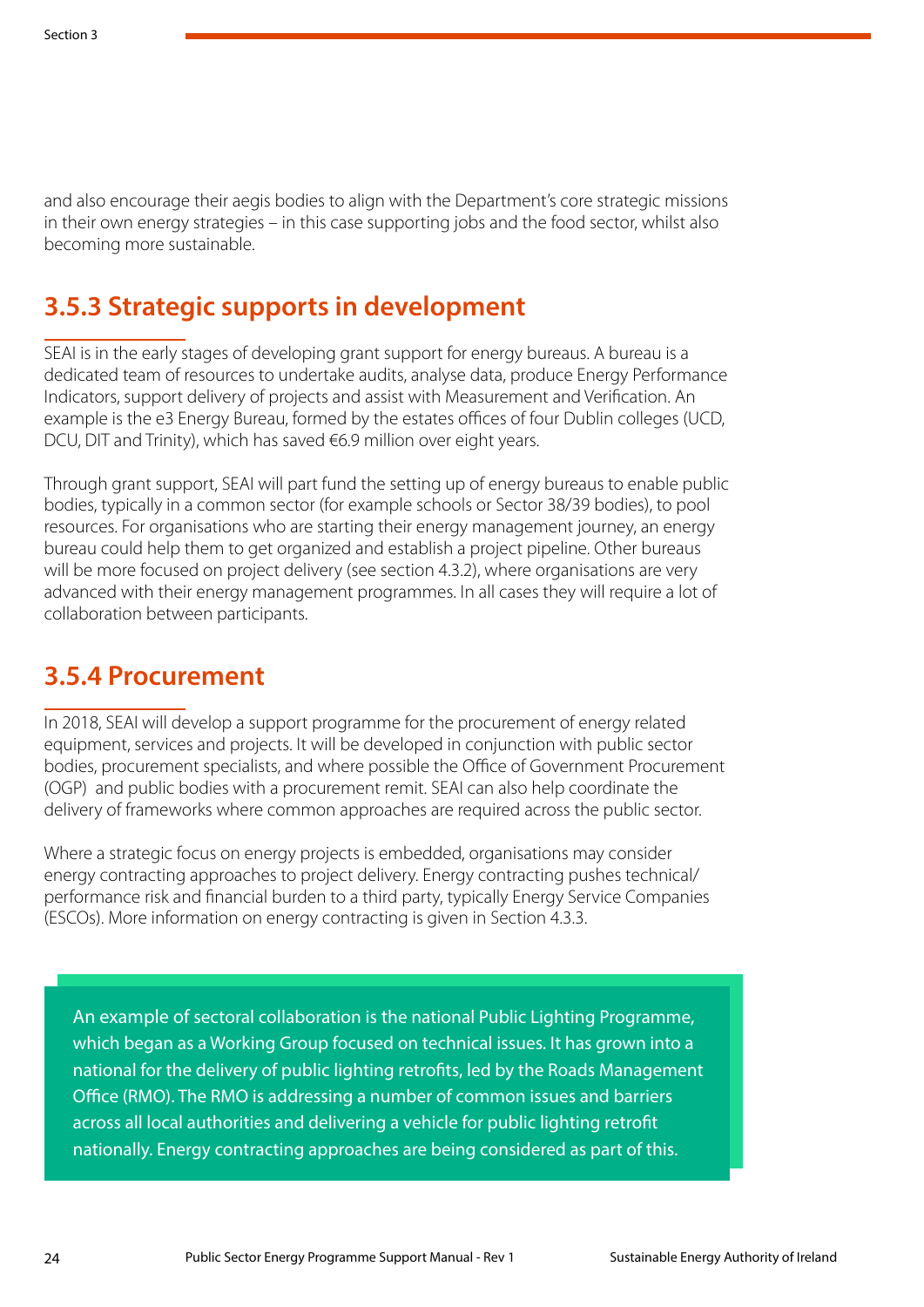## **3.5.5 Energy Efficient Design**

Energy Efficient Design (EED) is a systematic approach to the design, construction and commissioning of new investment projects to minimise energy consumption in their operational life cycle. Projects may include new, modified and renovated facilities, buildings, equipment, systems and processes. SEAI provides supports to embed the principles of EED in organisations.

SEAI can assist if your organisation wants to embed the principles of EED across all capital processes. Up to five days expert consultancy is available to review a design project. The objective of the EED review is to encourage public sector clients to establish a systematic approach to the design and operation of projects to minimise energy use in the project operation.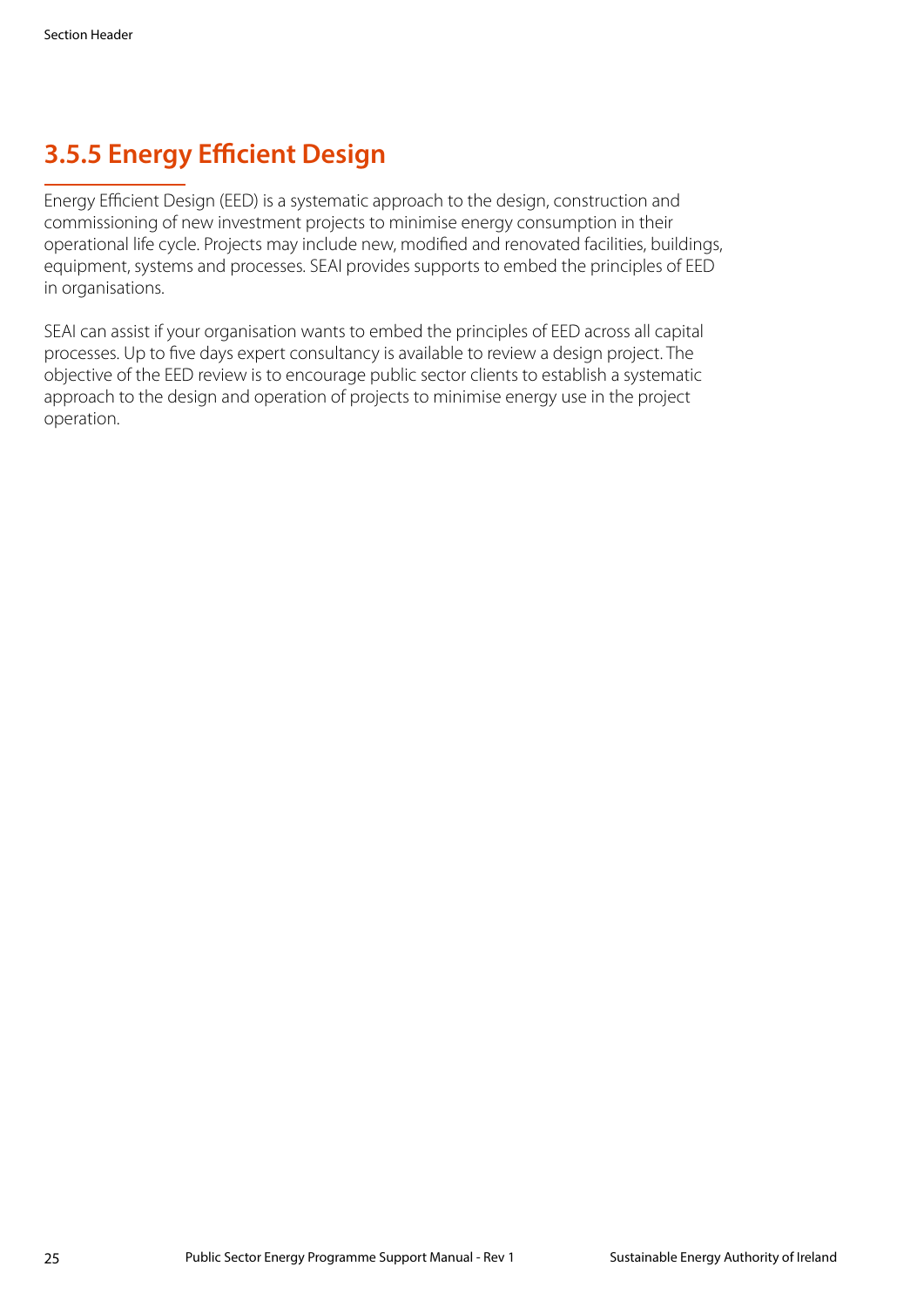# <span id="page-27-0"></span>**SECTION 4. DELIVERING PROJECTS**

| <b>Contract</b> | <b>Contract</b> | <b>Contract Contract</b> |  |
|-----------------|-----------------|--------------------------|--|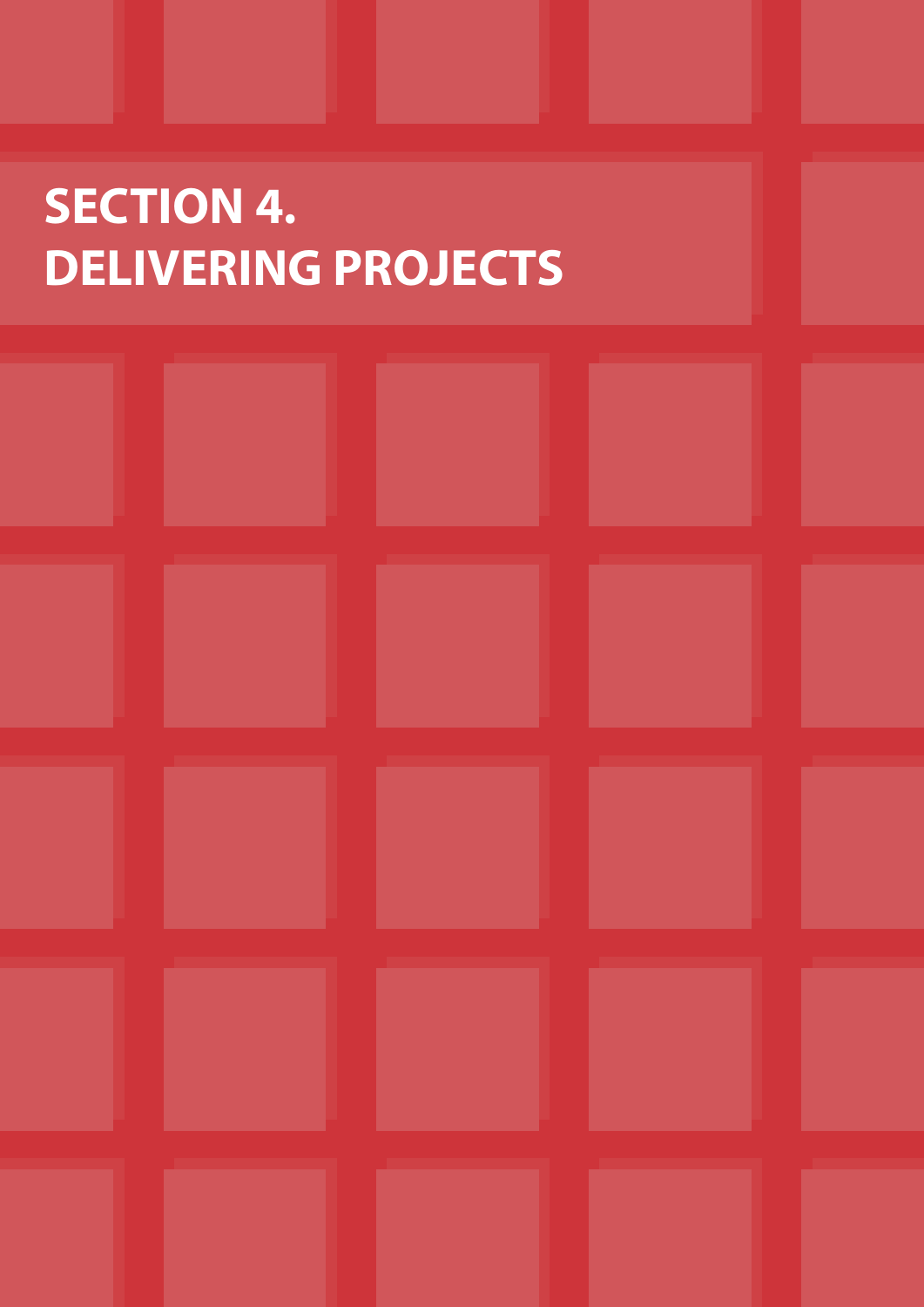# **4. Delivering Projects**

To meet 2020, and longer term targets, radical action in delivery of energy efficiency projects will be required by all public bodies. The diverse nature of the public sector means that individual projects can range from small scale energy technologies or building retrofit projects, up to multi-million euro national infrastructure investments.

The Public Sector Energy Efficiency Strategy envisages the compilation of a Public Sector Project Pipeline. Public Bodies will be asked to submit their own projects into this national pipeline to create visibility of scale, nature, and payback of investments in energy efficiency, to focus resources appropriately. Adding a project to the Pipeline is not a means of applying for funding, however, projects on the pipeline, through increased visibility, are more likely to attract available funding.

A benefit of a structured energy management system is that, energy efficiency project opportunities will be proactively identified, where energy demand is evaluated, significant users identified, and energy efficiency project opportunities are based on solid evidencebased data. This forms the basis of a robust business case.

Where funding has not been identified for potential projects, it is still recommended that they are developed and a robust business case is built. SEAI's experience is that public bodies with 'shovel ready' projects are more likely to attract funding.

Developing and delivering an energy efficiency investment project consists of a number of stages. SEAI encourages organisations to take action by building on project opportunities that have arisen as a result of having gone through a structured energy management approach, delivered though a 5–stage process, as illustrated in Figure 7 overleaf.

The previous sections of this manual focus on stage 1 and, to some extent, stage 2 of this 5 Stage process, i.e. getting organised and identifying opportunities. Stages 1 and 2 are essential to establishing clear objectives and the feasibility of the project before you decide how you are going to deliver it. During stage 3 you will establish how the contract is going to be structured, financed, and procured, and analyse the project financials in greater detail.

Stages 4 and 5 focus on the procurement and delivery of the project, and will vary depending on if energy contracting approaches or traditional approaches are being taken to project delivery.

SEAI's project supports focus on stages 2–5, with guidance, training, accelerator programmes, and grant funding available to assist in the delivery of energy efficiency investments.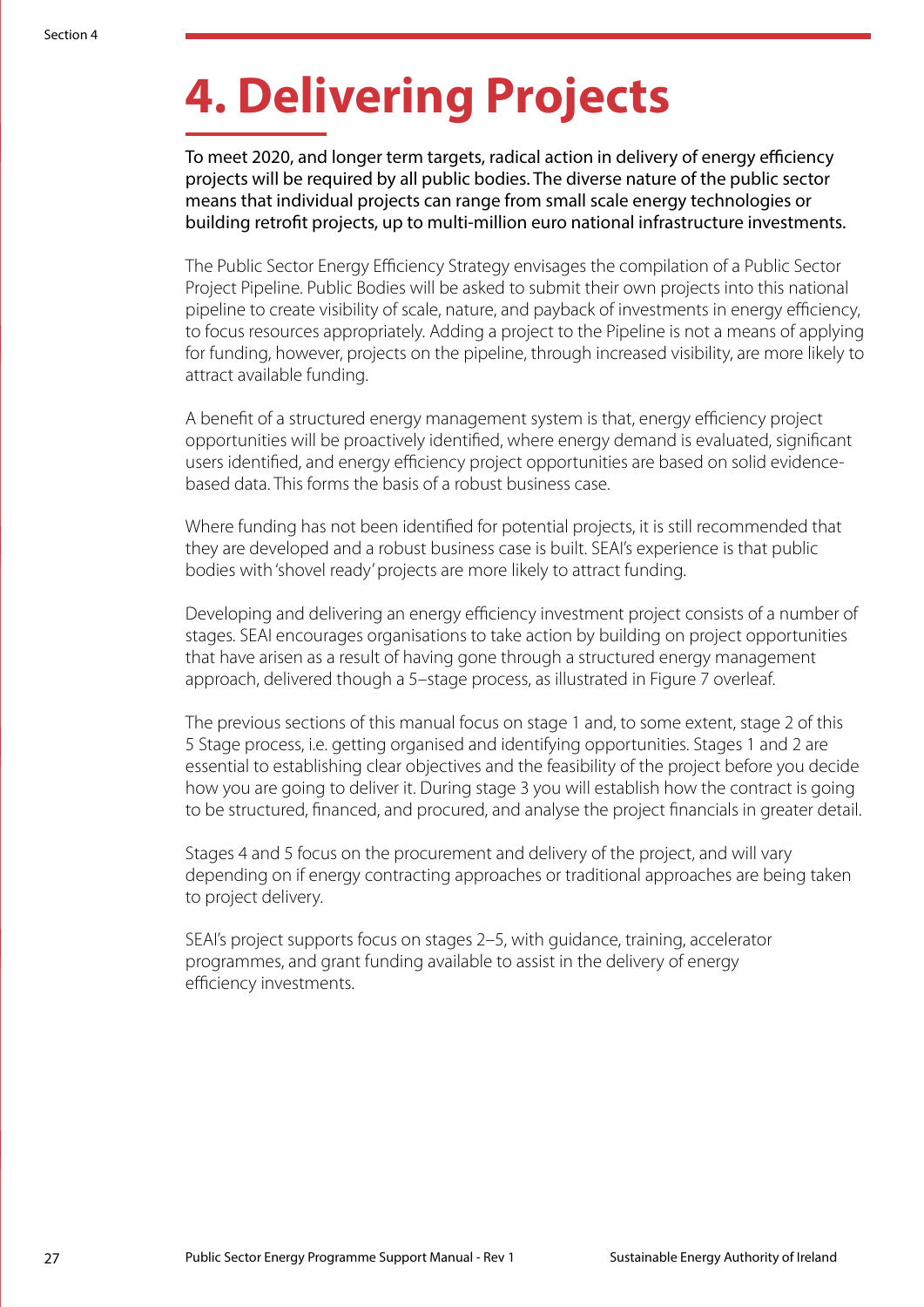|                                                                    | <b>Get organised</b>                                       | Feasibility study project<br>energy audit                                                    | <b>Final business case</b>                                                                                                                                                                                                                                     | Procurement                                                                                                                                                                                                           | Implementation |
|--------------------------------------------------------------------|------------------------------------------------------------|----------------------------------------------------------------------------------------------|----------------------------------------------------------------------------------------------------------------------------------------------------------------------------------------------------------------------------------------------------------------|-----------------------------------------------------------------------------------------------------------------------------------------------------------------------------------------------------------------------|----------------|
| <b>Starting Energy</b><br>Management                               | <b>SEAI Public Sector Support Manual</b><br>(Sections 1-2) |                                                                                              |                                                                                                                                                                                                                                                                |                                                                                                                                                                                                                       |                |
| <b>Get Informed</b>                                                |                                                            |                                                                                              | <b>SEAI Website</b><br><b>Energy Link</b><br><b>Best Practice Technical Library,</b><br>Training, Workshops and Networking                                                                                                                                     |                                                                                                                                                                                                                       |                |
| Project<br>Development Support<br>and Grants                       |                                                            | Workshop 1 - Technical<br>Project Assistance Grant-<br>Feasibility Study -<br>50% up to €15k | <b>Project Accelerator Programme</b><br>Workshop 2 - Business Case<br><b>Project Assistance Grant</b><br>- Business Case -<br>50% up to €37.5k<br>Project Assistance Grant / Energy Efficient Design<br>Project Delivery Bureau Establishment - in development | Workshop 3 - Financing and Project Management                                                                                                                                                                         |                |
| Capital Grants and<br><b>Initiatives</b><br>(SEAI and<br>non SEAI) |                                                            |                                                                                              | EU ELENA Funding - Up to 90% project development costs for very large >€30m projects                                                                                                                                                                           | Better Energy Communities - 30% - 50%<br>EXCEED - Up to €250k<br>Public Sector Building Energy Efficiency Fund<br>(Central Government Pilot) Schools Pilot<br>EEOS - Small payment per kWh saved or 'in kind' support |                |

#### Figure 7.

The 5-stage process for project delivery with associated project supports.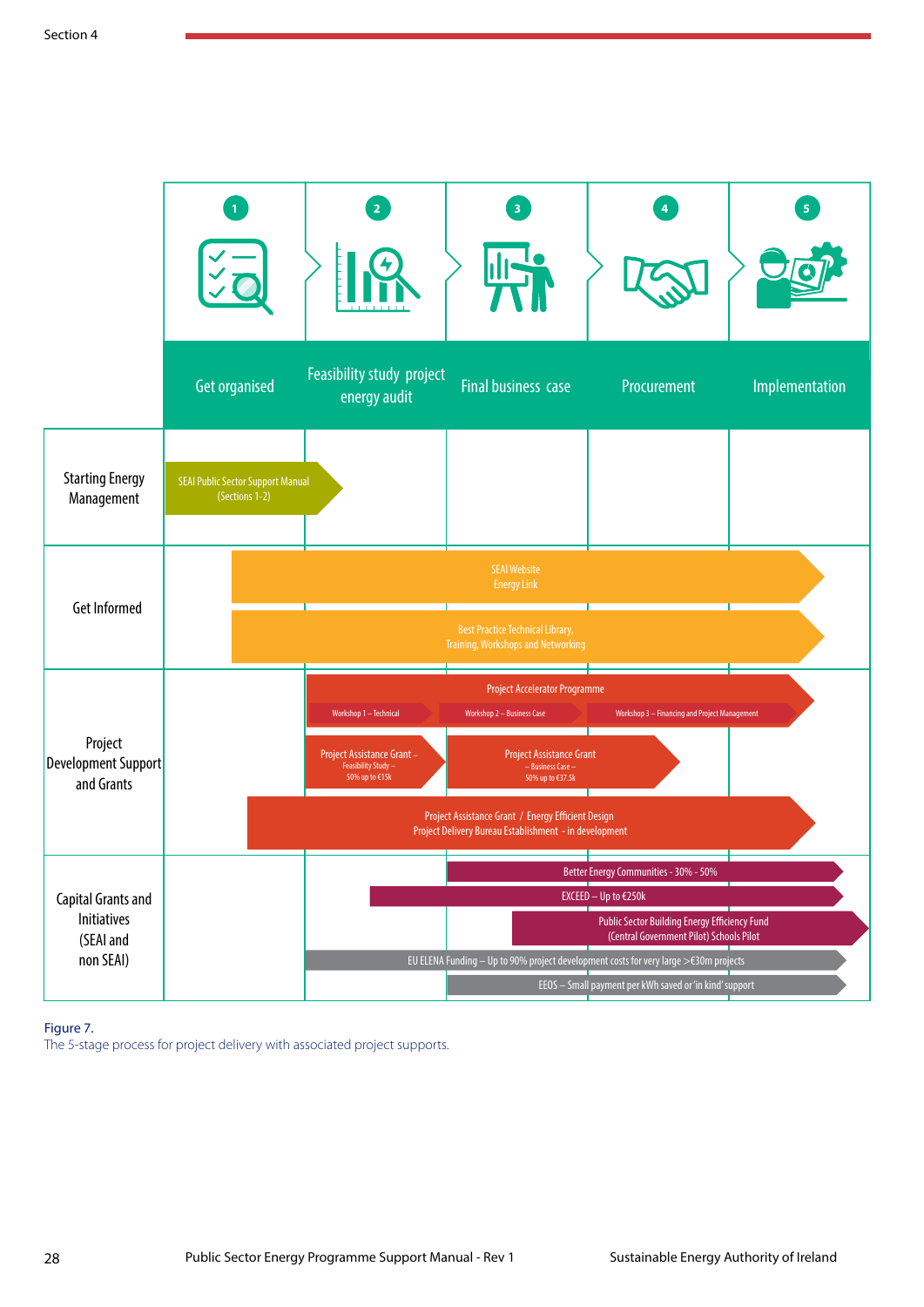## <span id="page-30-0"></span>**4.1 Get informed**

The first step for any organisation in delivering an energy efficiency project is to become familiar with the technology and industry best practice. SEAI provides a range of guidance, best practice material, training, and networking to help organisations build knowledge in the diverse range of topics surrounding energy efficiency.

- **• Technical Information:** SEAI publish a significant range of best practice materials including guidance documents (on technical and non-technical topics), FAQs, calculation tools, case studies etc. We are currently redeveloping and refreshing this best practice library and will continue to do so throughout 2018. If there is any material you would like to see, or if you wish us to profile your project in a case study, please contact us.
- **• Training, Workshops and Networking:** SEAI will run training courses and workshops throughout 2018. These will cover energy management and technical topics. SEAI encourage networking around best practice through Energy Link, and will host several networking best-practice events at the Energy Show in April.
- **<u>Opportunity Assessment:**</u> Where a public body has identified a project opportunity and requires some specialist resources to further develop this opportunity, SEAI will consider undertaking an opportunity assessment. This will allow specialist expertise and advice to be provided to the public body to scope out the project, and identify any potential issues or barriers to implementation. Normally this support is limited to 1–2 days of support. Opportunity Assessments can be requested through your Partnership Support Manager.

#### Where can I get more information?

Best practice information, training and workshops, networking events will be posted on <www.seai.ie> and [EnergyLink](http://energylink.seai.ie/user/login).

## **4.2 Project development & grants**

If a public body wishes to take projects from identified opportunities through to implementation, SEAI have supports (both non-financial and financial) to assist in this process. To help public bodies to get organised and develop projects, two main supports are offered:

- **•** Project Accelerator Programmes
- **•** Project Assistance Grants (PAGs)

Capital supports are also available through other SEAI grant schemes, such as the Public Sector Building Energy Efficiency Fund and SEAI Capital Grants. Further details on these supports are included below.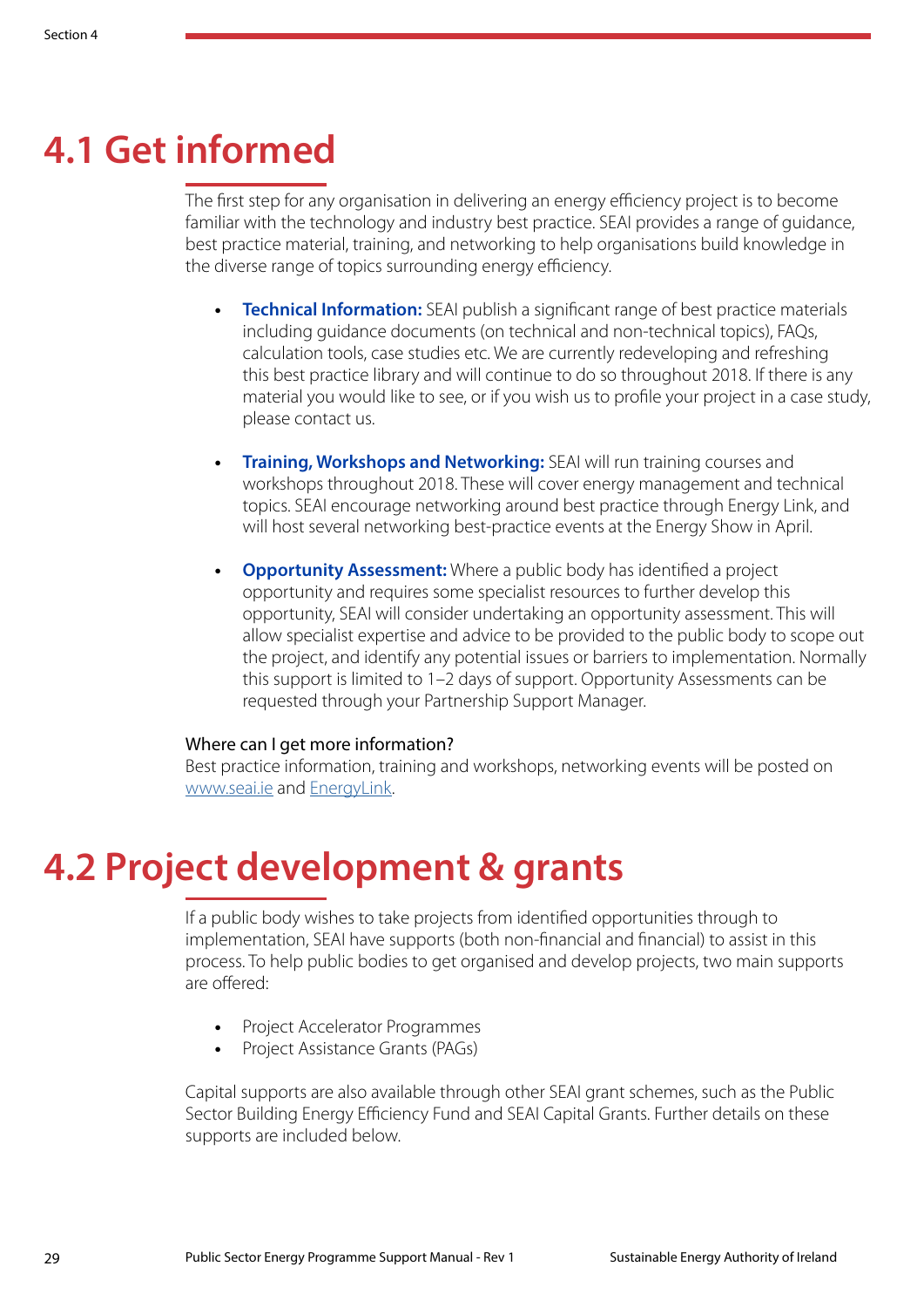### **4.2.1 Project Accelerator Programmes**

In 2018, SEAI will deliver Project Accelerator Programmes, grouped by technology theme, to public bodies. This will allow a number of public bodies to attend a structured programme, run through 2018, which allows them to develop their particular project from concept through to delivery. The structured project delivery supports will focus on four key areas across the year, including:

- 1. Technical best practice technology state-of-the-art and specification, data collection and baselining, lessons learned.
- 2. Business case development data collection and assumptions, cost optimal solutions, business case presentation.
- 3. Project financing budgetary process, DCCAE/SEAI funds, SEAI Grants, third party funding and energy performance contracting.
- 4. Project delivery design, tendering, procurement, project management, risk management, commissioning and takeover, M&V, O&M.

Following an initial briefing session, open to all with an interest in the area, the structure of the programme will be three days of workshops (with items 3 and 4 above combined), with mentoring and deliverables between workshops. It is envisaged currently that these three workshops will take place throughout 2018. There will be a heavy networking focus to the workshops to cross-pollinate ideas and approaches between diverse public bodies. There are likely to be two separate technical themes in 2018:

- 1. Interior/office LED lighting
- 2. Combined Heat and Power

The overall objective of the programme is for a number of public bodies to develop very robust business cases for projects, based on reliable data, and put them forward for funding. In certain cases, projects may be delivered in 2018.

A graphical representation of the Project Accelerator Programmes is given below.



More information and dates for project accelerator workshops will be posted on [EnergyLink.](http://energylink.seai.ie/user/login)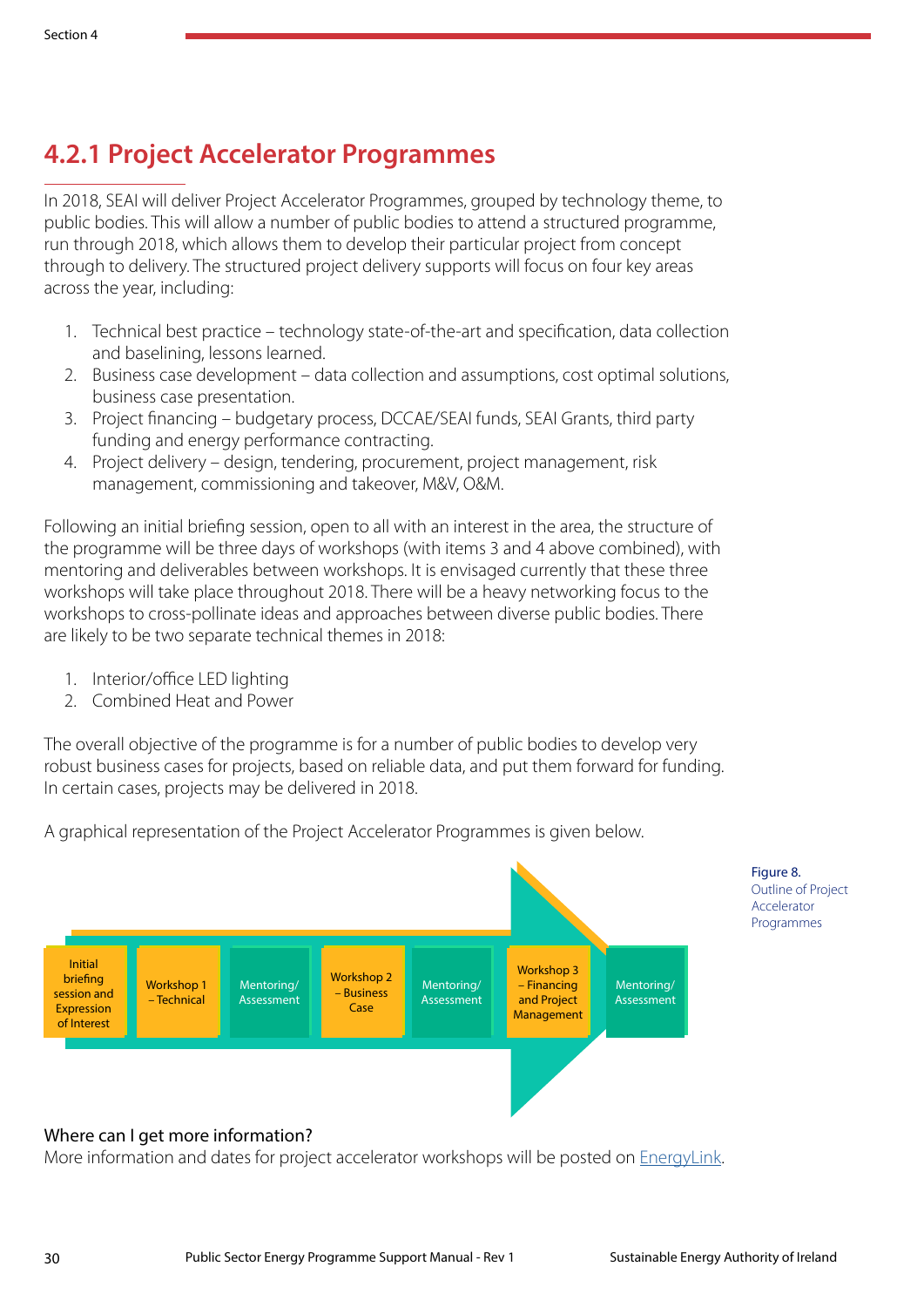## **4.2.2 Project Assistance Grants (PAGs)**

Project Assistance Grants (PAGs) are targeted at engagement of specialist expertise to develop potential energy efficiency projects with a focus on two stages of project development:

- **•** The Feasibility Study and Project Energy Audit grant ('Stage 2 grant') focusses on the development of a feasibility study for potential energy efficiency opportunities, focusing on energy audits, preliminary business case, and data collection (through metering). Energy contracting approaches should be considered at this stage.
- **•** The Final Business Case and Project Delivery Support grant ('Stage 3/4 grant') focuses on the delivery of the project through an energy contracting approach. The grant covers the cost of implementing several energy contracting approaches.

PAGs are intended, firstly, to financially assist public bodies in scoping potential project opportunities through audits, feasibility studies and metering. For public bodies who choose to enter into a form of energy contract, the 'Final Business Case and Project Delivery Support' grant, provides significant support for the engagement of expertise to assist with procurement, contracting, and legal issues.

The grant funding levels for these two stages of grants are given below in Table 5.

| <b>Project Type</b>                                                     | <b>Funding level</b>                                                                                                                                                                  |
|-------------------------------------------------------------------------|---------------------------------------------------------------------------------------------------------------------------------------------------------------------------------------|
| <b>Feasibility Study and Project</b><br><b>Energy Audit</b>             | Up to 50% funding to a maximum of $\in$ 15,000 (maximum of $\in$ 7,500 for<br>organisations with energy spend of $\leq \text{fm}$ )                                                   |
| <b>Final Business Case and Project</b><br><b>Delivery Support Grant</b> | Up to 75% funding to a maximum of €15,000 where basic energy<br>performance arrangements are considered and up to €37,500 where<br>energy performance contracting (EPC) is considered |

PAG funding levels

In addition to the above, Project Assistance Grants can be requested for the establishment of an Energy Bureau, as outlined in section 3.6 and section 4.3.2. Therefore, beyond supporting project development alone, a PAG may support a strategic approach to energy management or project delivery in a public body or across several public bodies.

#### Where can I get more information?

More information on PAG is available on our website: [https://www.seai.ie/grants/business](https://www.seai.ie/grants/business-grants/project-assistance-grants/)[grants/project-assistance-grants/](https://www.seai.ie/grants/business-grants/project-assistance-grants/)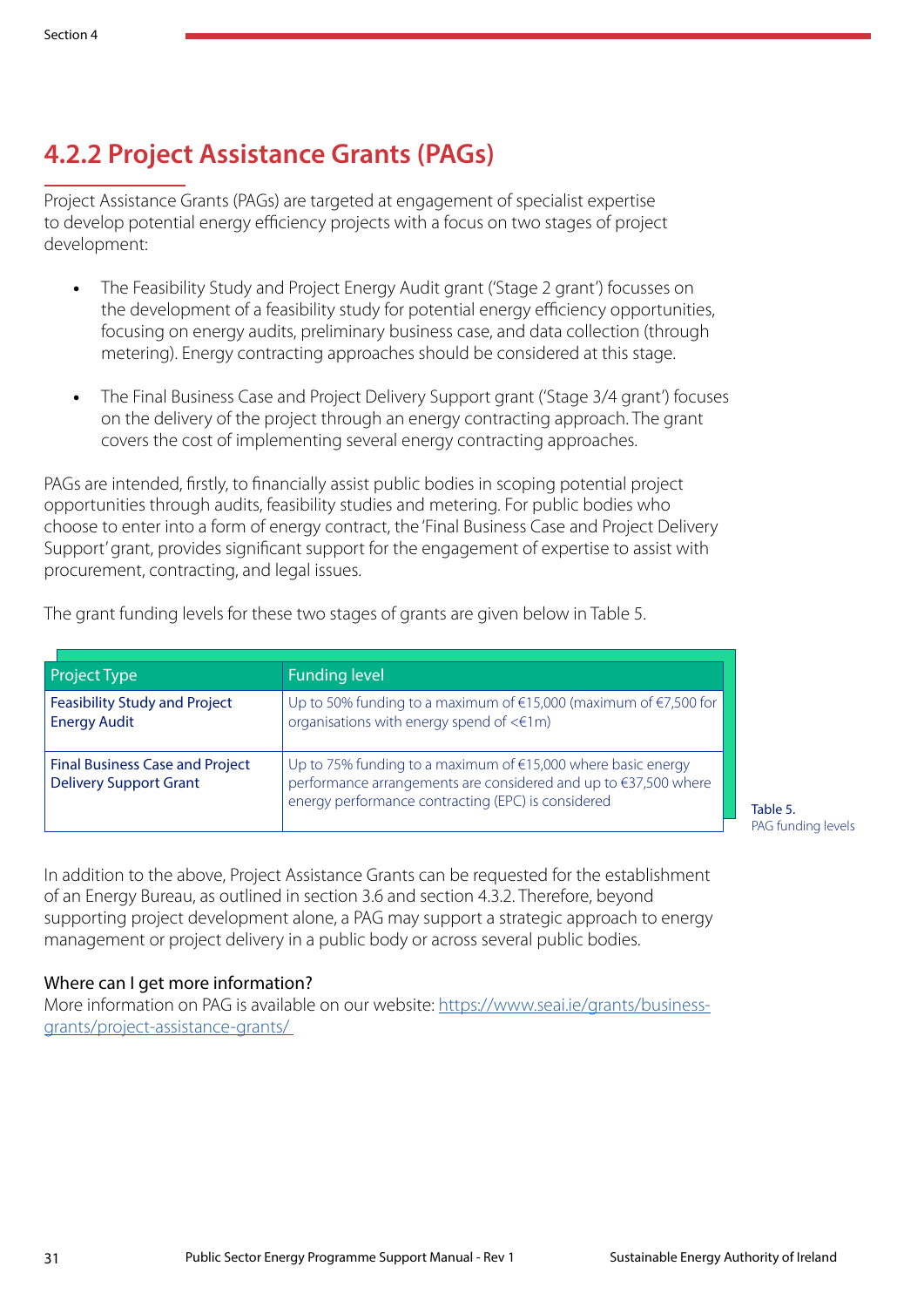## **4.2.3 Public Sector Building Energy Efficiency Fund**

The Department of Communications, Climate Action and Energy (DCCAE) has provided a fund for the delivery of capital energy efficiency projects in certain public bodies. In 2017 this €5m fund was deployed on energy efficiency projects in schools (with the support of Department of Education and Skills) and Central Government (with the support of, and delivered by the OPW). In 2018, €9m is available. SEAI and DCCAE will evaluate the deployment of this capital fund on an annual basis.

SEAI's preference is to support projects in public bodies where a high level of structured energy management has been demonstrated. Public bodies, who develop projects in a structured way, are more likely to attract funding of this type.

### **4.2.4 Capital grants**

In addition to Project Assistance Grants, a snapshot of all grant schemes available from within SEAI for businesses or public bodies is included in Table 6. For capital projects within the public sector it is likely that the Better Energy Community scheme is the most suitable grant scheme.

| <b>SEAI Grant</b>                                           | Applicable for                                                                                                                                           | Amount                                                                                                                            | <b>Eligible Costs</b>                                                                          | <b>Schedule / Notes</b>                                                                                                                                                                                                                                                                        | More Info                                                 |
|-------------------------------------------------------------|----------------------------------------------------------------------------------------------------------------------------------------------------------|-----------------------------------------------------------------------------------------------------------------------------------|------------------------------------------------------------------------------------------------|------------------------------------------------------------------------------------------------------------------------------------------------------------------------------------------------------------------------------------------------------------------------------------------------|-----------------------------------------------------------|
| <b>Better Energy</b><br><b>Communities</b>                  | <b>Energy Efficiency</b><br><b>Measures</b>                                                                                                              | Dependent on<br>organisation type but<br>30% typical, with up<br>to 50% possible for<br>some not-for-profit<br>sectors            | <b>Energy Efficiency</b><br>Works (Capital<br>Costs) and Project<br>Management                 | Annual cycle. Application<br>typically by end January<br>(26th in 2018), award by<br>April and Works Complete<br>by October. Applications<br>must be community focused<br>containing a range of sectors<br>and projects (such as domestic<br>retrofit, not-for-profit, and<br>private sector). | <b>SEAI Better Energy</b><br><b>Communities</b><br>Grants |
| <b>EXCEED</b>                                               | Additional costs<br>for Energy Efficient<br>Design and<br><b>Incremental Energy</b><br><b>Efficiency Measures</b><br>for a refurbishment<br>or new build | 30% for incremental<br>capital costs, 50% for<br>professional services<br>up to maximum<br>€250k. Higher %<br>thresholds for SMEs | Professional<br>services and<br>Incremental<br><b>Energy Efficiency</b><br><b>Works</b>        | Annual cycle. Applications<br>typically in Q1, works to be<br>completed by October. Must<br>be part of a project that is<br>seeking EXCEED certification.                                                                                                                                      | <b>SEAI EXCEED</b><br><b>Certified Grants</b>             |
| Research<br>Development and<br>Demonstration<br>(RD&D) Fund | Innovative Energy<br>Research and<br>Development<br>Projects                                                                                             | Typically up to 45%,<br>but up to 100% in<br>some cases                                                                           | <b>Equipment Costs,</b><br>Staff Costs, Travel<br>Costs, Professional<br><b>Services Costs</b> | Annual and multi-annual<br>cycle. Application typically<br>by April, works Complete by<br>October (for annual awards)                                                                                                                                                                          | <b>SEAI Energy RD&amp;D</b><br>Fund                       |
| <b>Smart Lighting</b><br>Grant (2017 Pilot)                 | Full lighting retrofit<br>for certain class of<br>smaller SMEs                                                                                           | Up to 40%                                                                                                                         | Lighting Upgrade<br>Works (Capital<br>Costs), Design<br>Costs and Project<br>Management        | Pilot for 2017 (under review<br>for 2018) Applications by June,<br>Works Complete by October                                                                                                                                                                                                   | <b>SEAI Smart</b><br><b>Lighting Pilot</b><br>Grants      |

Table 6. SEAI Capital Grants Summary Table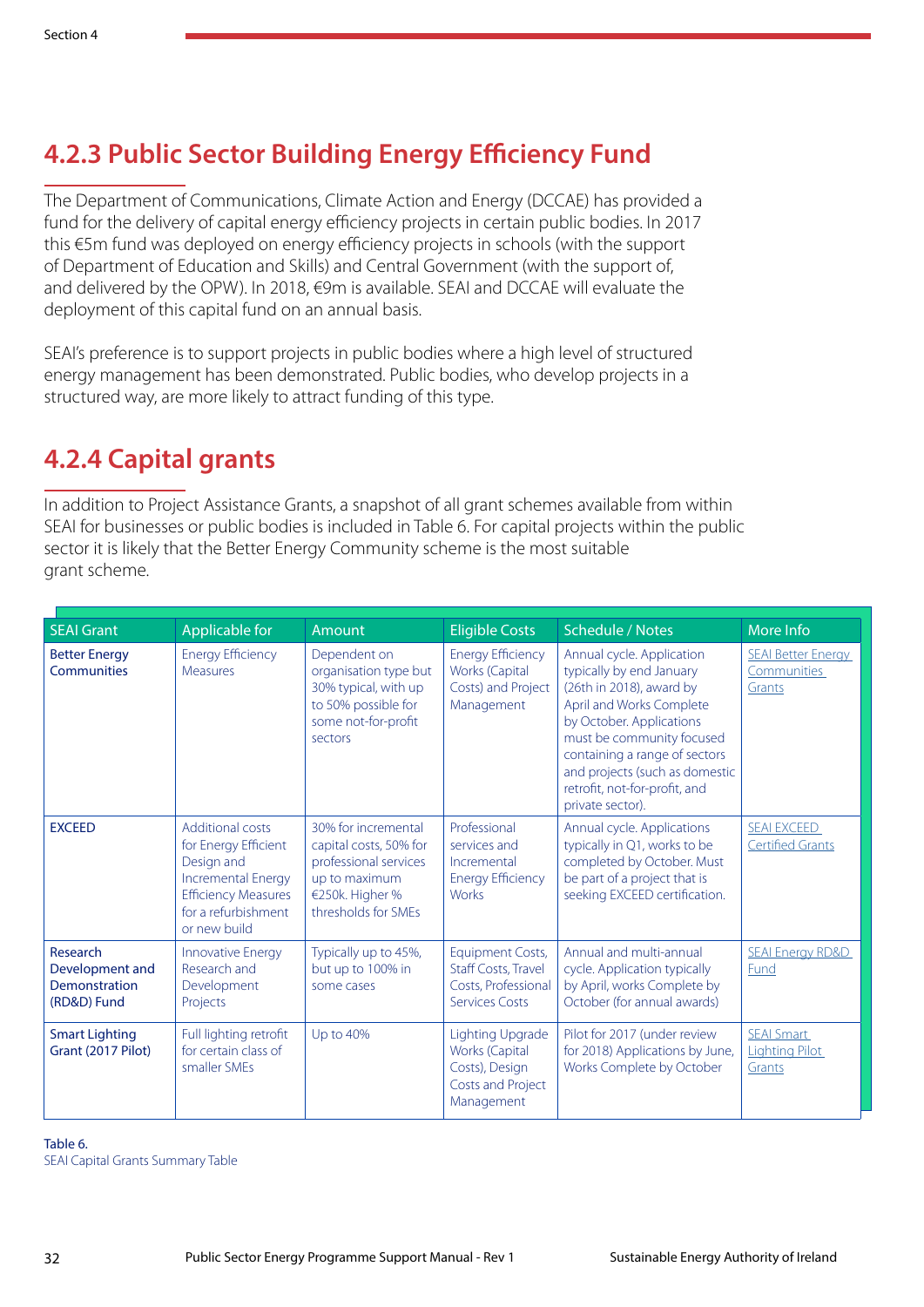# <span id="page-34-0"></span>**4.3 Scaling up**

For large public bodies, or those with more challenging gaps to target, there may be benefits in adopting a more strategic approach to energy efficiency projects. SEAI can support the development of this approach through Energy Efficient Design, the establishment of Project Bureaus, and Energy Contracting approaches.

### **4.3.1 Energy Efficient Design and EXEED**

In addition to the Energy Efficient Design supports described in section 3.5.5, SEAI's EXEED grant programme provides capital to part cover the costs of design consultants and energy efficient design experts during the design stage (see Table 6). It also covers the incremental capital costs arising from implementing enhanced energy saving technologies during the construction stage.

#### Where can I get more information?

For more information visit [our website](https://www.seai.ie/energy-in-business/training-and-standards/is-399-energy-efficient-design-management/) or make a request through your Partnership Support Manager.

### **4.3.2 Energy Efficiency Project Bureaus**

As outlined in Section 3.6, SEAI encourages public bodies to develop an organisational model which can support the delivery of energy efficiency projects. This may involve new functional units (within or contracted to) a public body or a number of public bodies sharing this resource with a common goal to deliver energy efficiency projects. This functional unit can be described as an Project Bureau. A good example of this is where the Roads Management Office (RMO) are leading the delivery of a public lighting programme, which can be adopted by all local authorities for the delivery of their 33% targets.

The Project Bureau service is being developed for roll-out in 2018 with the aim of supporting a strategic approach with guidance, facilitation, and funding where appropriate. We envisage opening consultation in Q1 of 2018 and launching the service in Q3–Q4 2018, subject to demand.

#### Where can I get more information?

For more information on this service come and talk to us or you can contact us by email: <publicsector@seai.ie>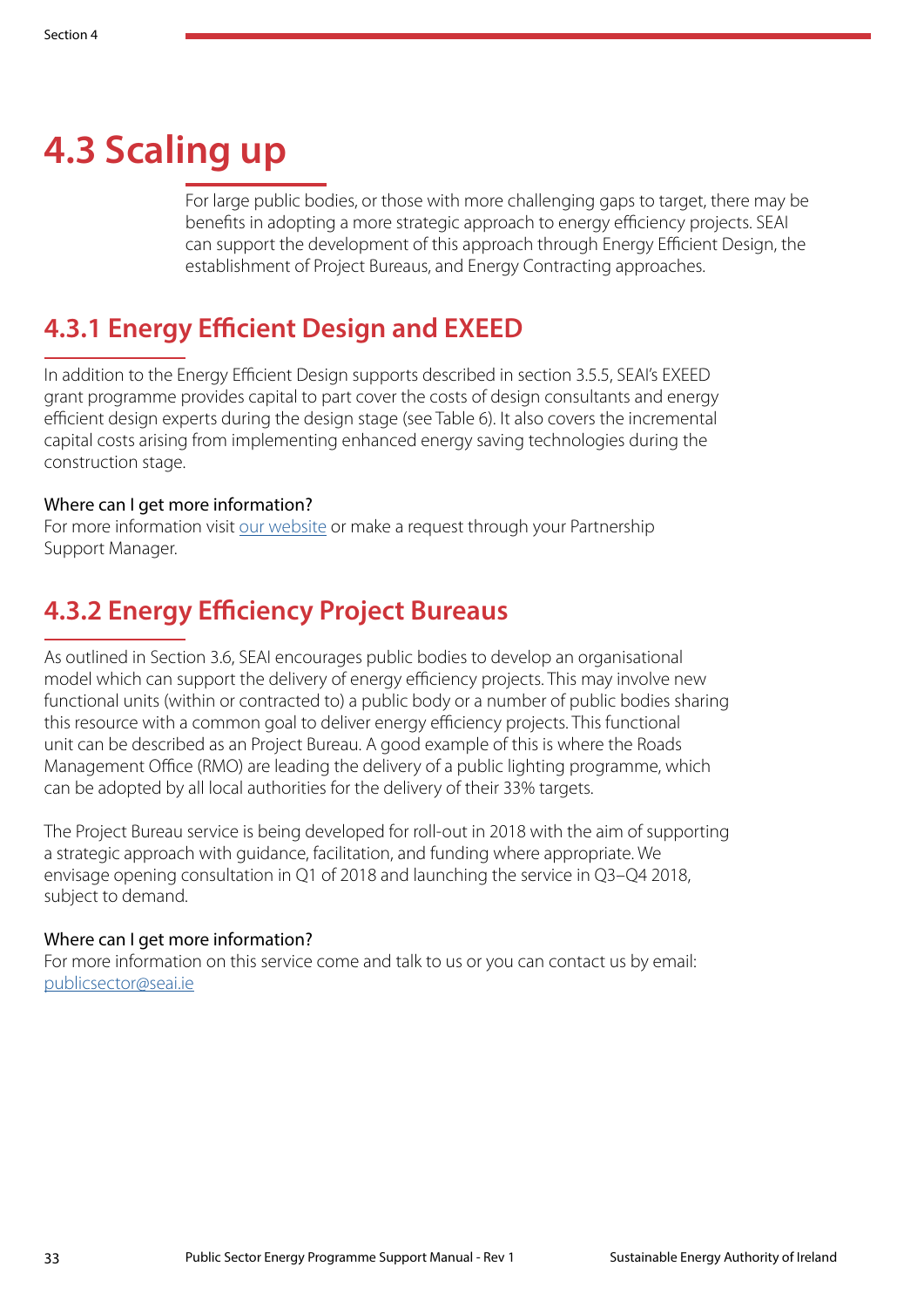## **4.3.3 Energy contracting**

Energy Contracting is a 'pay for performance' approach to delivering energy efficiency projects, which transfers risk to the service provider. The option you choose influences the level of energy and cost savings guaranteed. The two ends of the spectrum are:

- **•** Simple Contractual guarantee making a portion of payment conditional on performance.
- **•** Complex Third parties take full performance and finance risk of the energy project but on the basis of having future savings as a revenue stream.

There are various labels applied to Energy Contracting approaches. They will generally fall under one of three types listed below. There is usually a risk/reward dynamic in each type of contract i.e. the more risk you want to transfer to a third party the more it will reduce the reward to your business in the short term.

| Contract type                       | Approach                                                                                                                                                                                                                                             |
|-------------------------------------|------------------------------------------------------------------------------------------------------------------------------------------------------------------------------------------------------------------------------------------------------|
| Energy Performance Guarantee (EPG)* | A contractor undertakes energy efficiency works and quarantees the energy<br>savings for an agreed fee. If savings fall short of expectations, the contractor<br>loses a part of their fee.                                                          |
| <b>Energy Performance Contract</b>  | A contractor installs energy efficient works and through the contract,<br>guarantees savings. The client pays the contractor from these savings over a<br>number of years. If savings fall short, the contractor covers the difference.              |
| Local Energy Supply Contract (LESC) | An Energy Services Company (ESCO) installs works and supplies energy<br>(usually electricity or heat) to a particular point at the client/host's facility.<br>The ESCO is paid for the quantity of energy supplied over the term of the<br>contract. |

Table 7. Energy Performance Contract Types

*\* previously known as Energy Performance Related Payment (EPRP)*

There is increased interest in Energy Contracting as forthcoming Eurostat rules may make it more attractive by taking such projects off the government balance sheet. Further guidance is expected from Eurostat to clarify requirments, and this will determine how the business case for individual projects will be affected.

SEAI has also developed a National Energy Services Framework (NESF) to support the non-domestic energy efficiency market in Ireland. The framework sets out the roadmap through which energy efficiency projects and an energy contracting process is developed. SEAI provide a range of NESF guidance and support documentation to assist any business wishing to consider this route.

#### Where can I get more information?

SEAI are currently reviewing and enhancing guidance materials for Energy Contracting and the NESF documentation package but the current version is available at any time by contacting:<publicsector@seai.ie>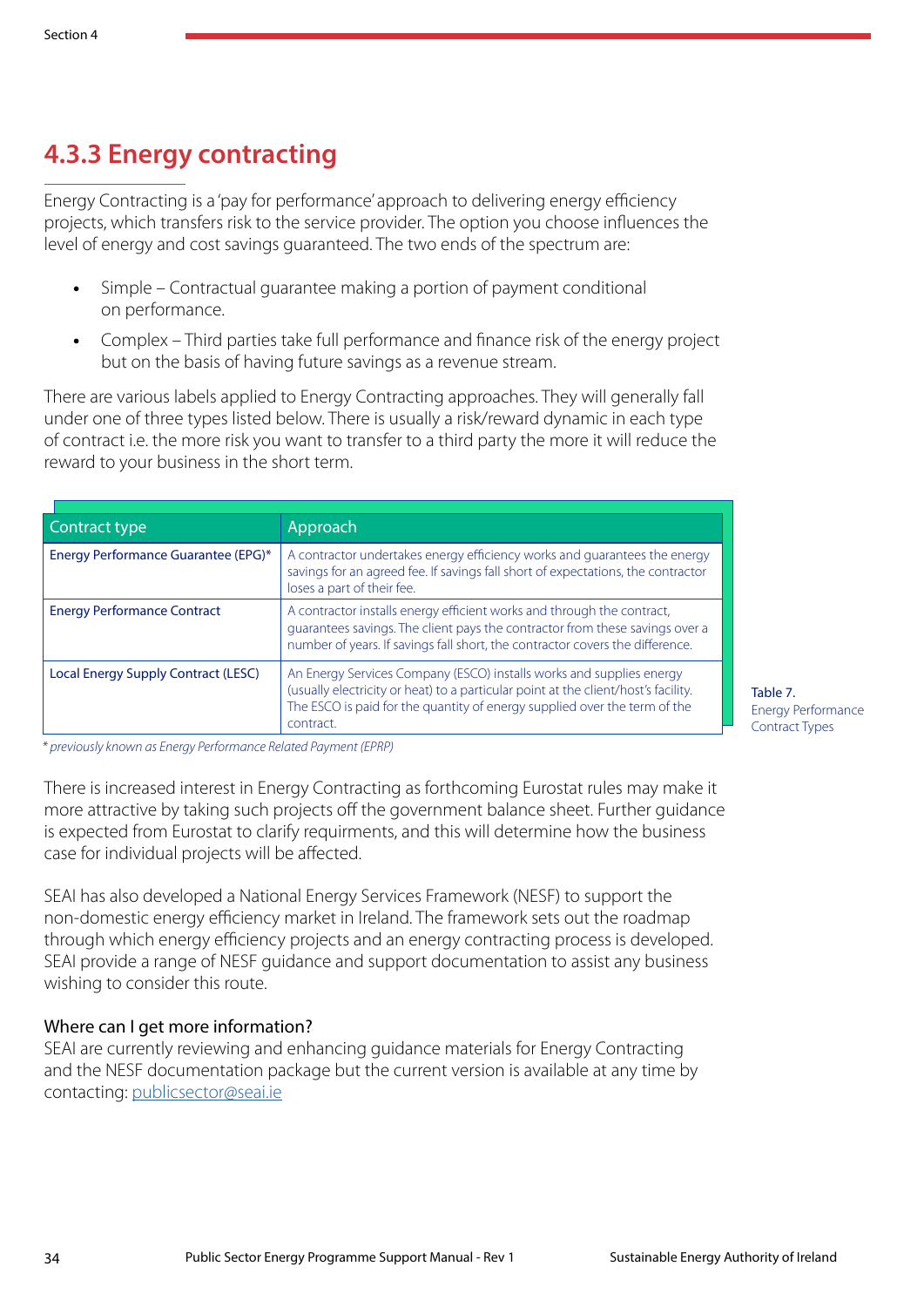# <span id="page-36-0"></span>**4.4 Future considerations**

Public bodies should also be aware of these forthcoming incentives which could impact the business case for various energy efficiency projects.

### **4.4.1 Support Scheme for Renewable Heat ('RHI')**

The Support Scheme for Renewable Heat (aka Renewable Heat Incentive or 'RHI'), is a scheme of financial support for non-domestic renewable heat schemes, namely biomass and anaerobic digestion (through a metered heat tariff) and heat pumps (through a capital grant).

The government have assigned a budget of  $\epsilon$ 7m to the scheme in 2018, which will be administered by SEAI. Terms and conditions for the scheme will be published in 2018.

The Support Scheme for Renewable Heat will consist of two types of support mechanism:

- 1. An on-going operational support (paid for a period up to 15 years) for new installations or installations that currently use a fossil fuel heating system and convert to using biomass heating systems or anaerobic digestion heating systems
- 2. A grant (of up to 30%) to support investment in renewable heating systems that use heat pumps.

#### Where can I get more information?

Click [here](https://www.dccae.gov.ie/en-ie/news-and-media/press-releases/Pages/Naughten-kick-starts-Biomass-and-Biogas-Sectors-with-introduction-of-Support-Scheme-for-Renewable-Heat-.aspx) for press release on the RHI.

### **4.4.2 Renewable Electricity Support Scheme (RESS)**

A new support scheme for renewable electricity is under development currently, informed by public consultation.

Microgeneration is being considered as part of this scheme, which considers some form of financial support for small-scale renewables like rooftop solar PV, or small wind turbines. However, no formal decision has been made yet on the inclusion of microgeneration within this scheme, or what form a support for microgeneration would take.

It is likely to be late 2018 before such a scheme is available.

#### Where can I get more information?

Click [here](https://www.dccae.gov.ie/en-ie/energy/consultations/Pages/Renewable-Electricity-Support-Scheme-Design-Consultation.aspx) for more information on the public consultation.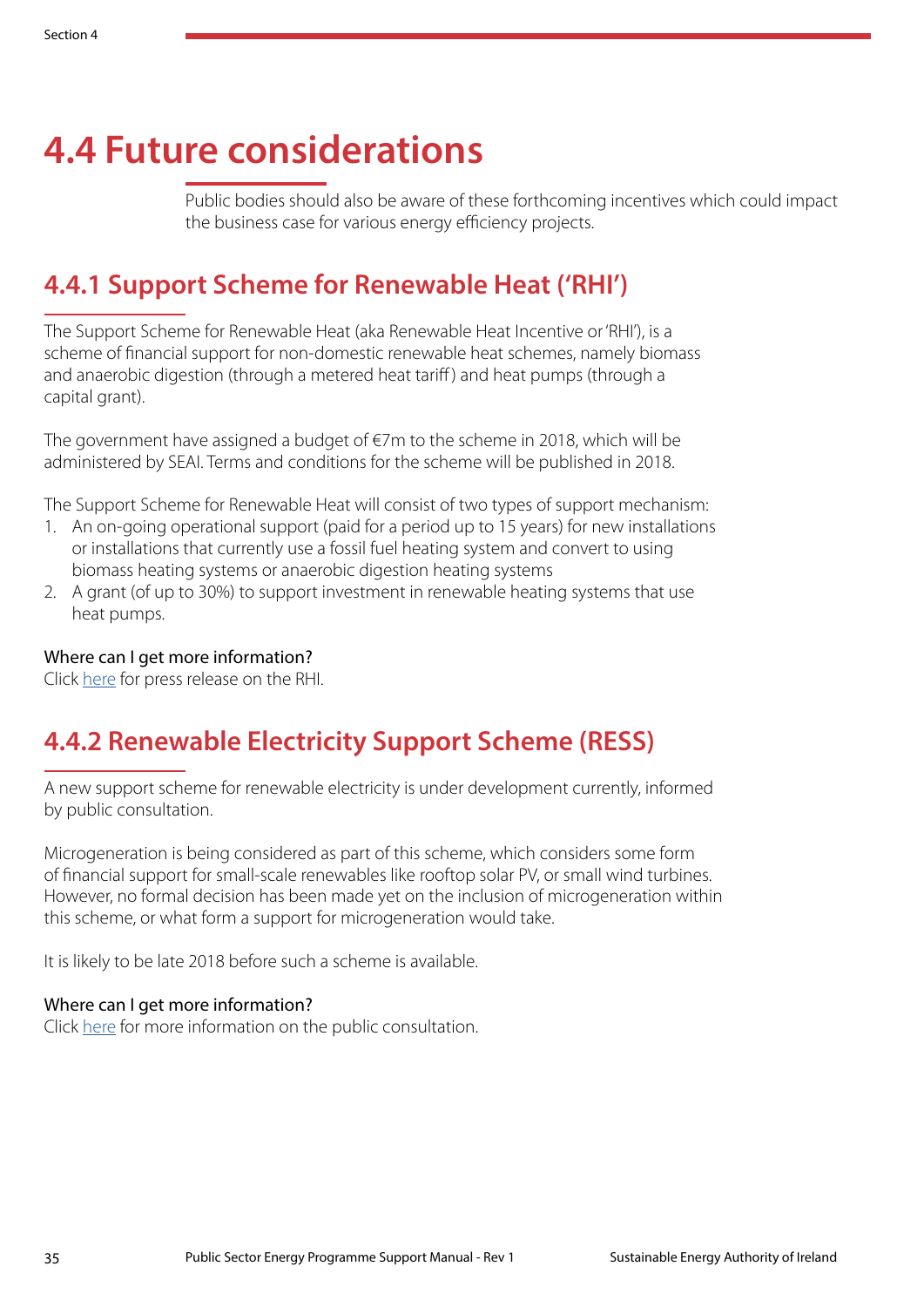# <span id="page-37-0"></span>**SECTION 5. RELATED NON-SEAI SUPPORTS**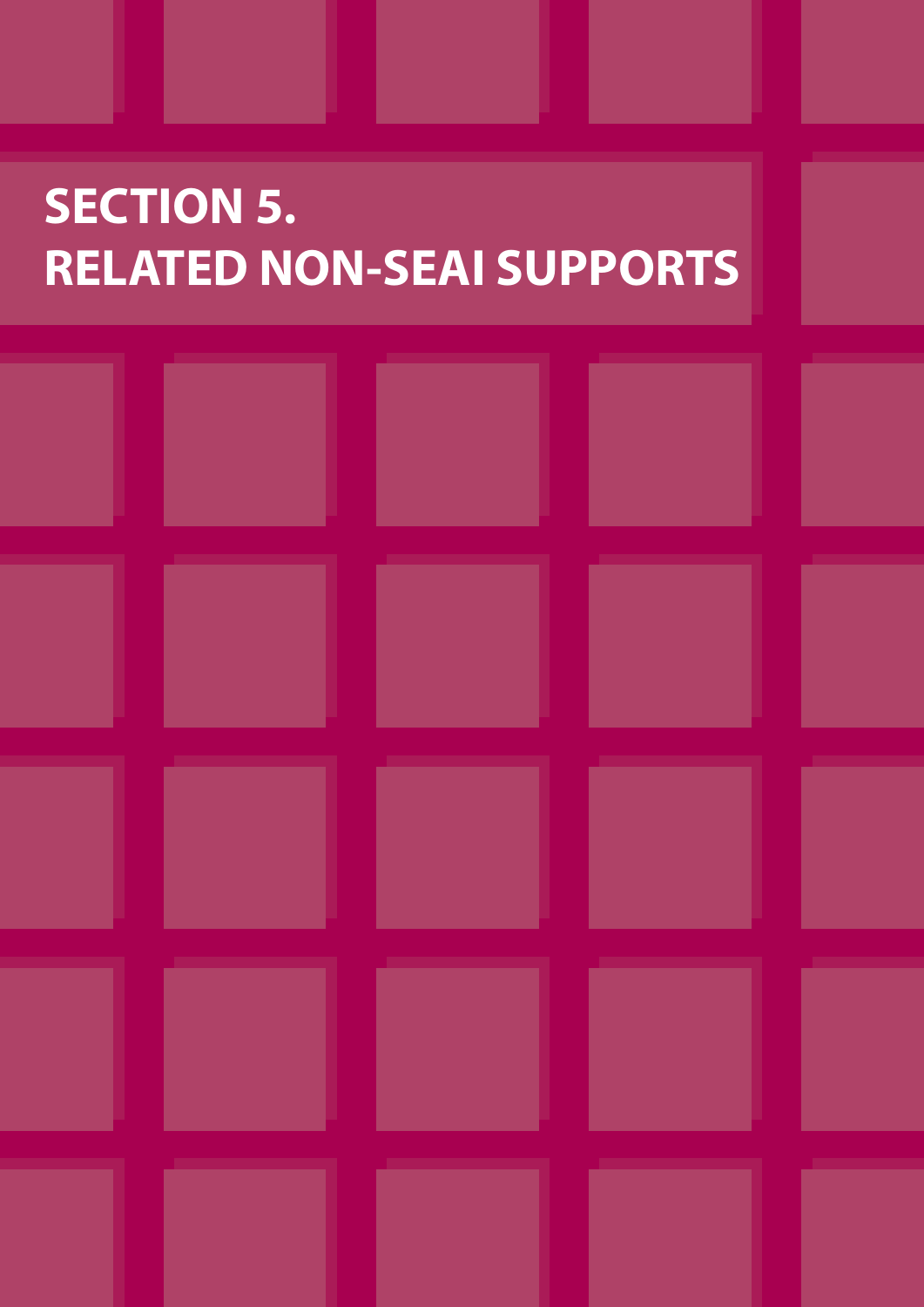# <span id="page-38-0"></span>**5. Related Non-SEAI Supports**

In addition to the SEAI supports outlined within this manual, some non-SEAI supports are summarised below. Public bodies should be aware of these supports when considering their energy efficiency programmes.

# **5.1 Energy related funding initiatives**

From time to time various government departments can run specific funding initiatives, SEAI encourage public bodies to actively monitor for these opportunities and encourage members to post information in relation to such opportunities on Energy Link. For example, the Department of Transport, Tourism and Sport provided funding for pool upgrades in 2015 and Transport Infrastructure Ireland (TII) provided funding for public lighting retrofits in 2016 and 2017. By continually reviewing opportunities and developing business cases, you will be project ready and able to take advantage of these initiatives.

## **5.2 OPW Optimising Power @ Work**

#### What is it?

Optimising Power @ Work (OP@W) is a large-scale behavioural change campaign operating in over 270 large Central Government Buildings in Ireland. The programme is funded by Central Government.

The campaign began in 2008 and was subsequently expanded in 2014 with €9M funding from DCCAE. Annual savings to date are calculated to be 55.5 GWh, equivalent to €5.95M.

The campaign relies on three fundamentals:

- **•** Technology installation of energy monitoring equipment
- **•** Specialist Resources application of adequate and suitable specialist resources (energy consultants)
- **•** Energy Teams establishing suitable active energy teams in each participating building

The main difference between Optimising Power @ Work and other behavioural change energy campaigns such as SEAI's Engaging People programme is that before the programme commences in a building, energy monitoring equipment is installed and energy consultants continually work with energy teams in each building to identify savings and constantly monitor progress against targets. The scheme's overall targets are:

- **•** 20% average annual energy saving (currently 18.4%)
- **•** Minimum saving of 15% in each building

#### Who can avail of it?

The campaign is available to all public sector organisations and is currently successfully operating in Hospitals, Universities, Institutes of Technology, Prisons and Local Authorities.

#### Where can I get more Information?

<www.opw-energy.ie> or email<info@opw-energy.ie>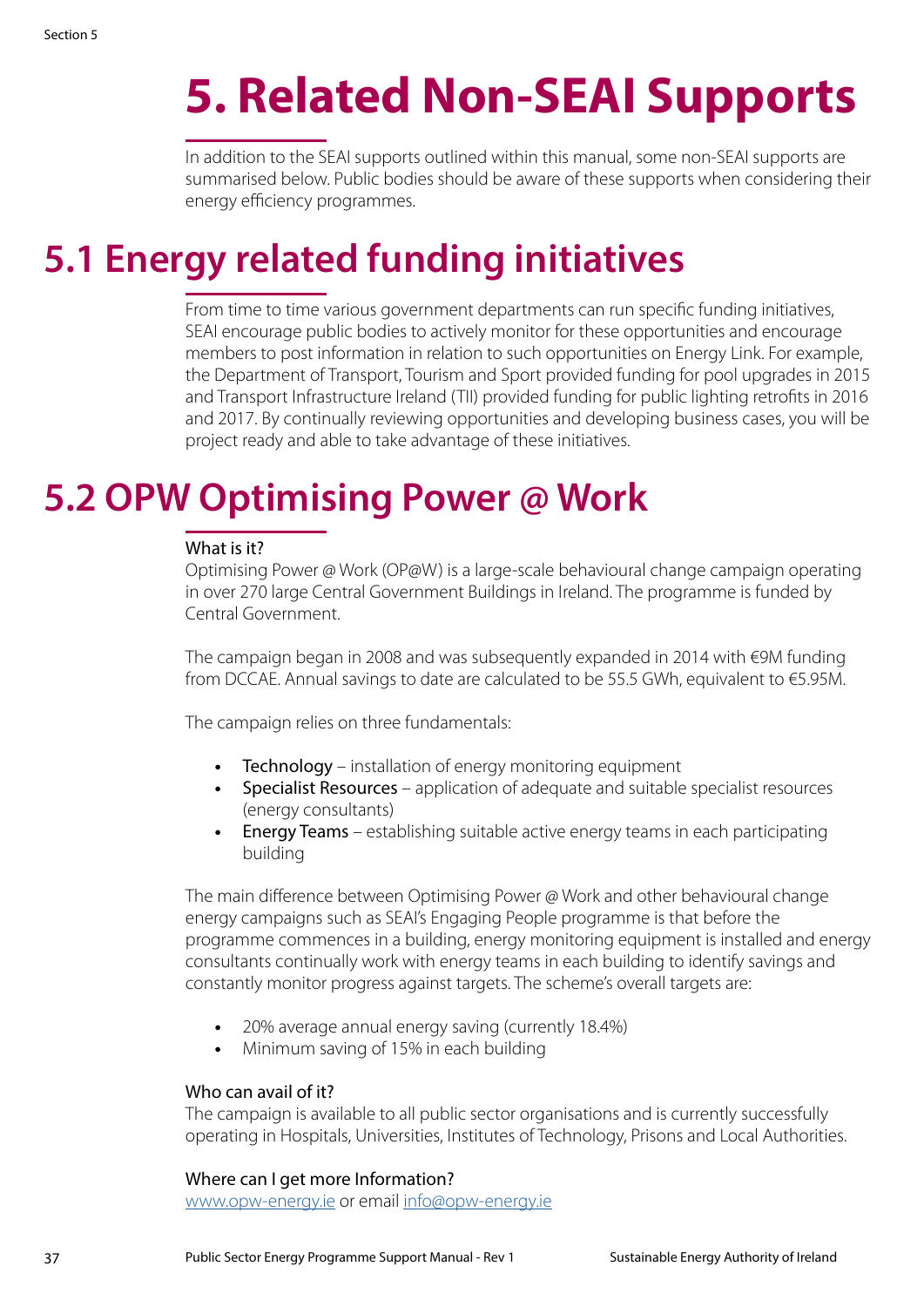# **5.3 Energy Efficiency Obligation Scheme (EEOS)**

#### What is it?

Under the EEOS, energy suppliers must support energy efficiency projects in businesses and homes across Ireland. Obligated parties must show that they were essential to the work on your home or business. This means it would not have been carried out at all, as quickly, or to the same extent without their involvement. The support they provide to you may be technical, financial, or a mixture of both.

Financial support can range from:

- **•** A direct monetary contribution towards a project.
- **•** Facilitating low interest loans.
- **•** Negotiating discounts on materials (e.g. lighting supplies, high efficiency pumps, and motors).
- **•** Reduced energy prices or tariffs.

Technical support for a project may be:

- **•** Providing a certified energy practitioner to carry out energy audits.
- **•** Implementing energy management systems.
- **•** Identifying energy efficiency opportunities.
- **•** Measuring and verifying savings once opportunities have been realised.

They could also provide advice on planning, sourcing, and installing technologies. This might include combined heat and power, building management systems, and heat recovery systems. In the non-residential sector, eligible measures are those applied to your business or organisation. If you are undergoing any of these measures, the obligated party will calculate the energy credits achieved in accordance with our quide on authenticating and claiming energy credits below.

| Eligible measures include:                                                            |                                                                                                                               |                                                                               |  |  |  |  |
|---------------------------------------------------------------------------------------|-------------------------------------------------------------------------------------------------------------------------------|-------------------------------------------------------------------------------|--|--|--|--|
| Lighting<br>Decommissioning, maintenance,<br>retrofit and controls.                   | Ventilation and air conditioning<br>Free cooling, maintenance, optimisation<br>of operation and general energy<br>management. | Transport<br>eco-driving, fleet and energy<br>management.                     |  |  |  |  |
| <b>Heating</b><br>Servicing, set point regulation,<br>control and fabric upgrade.     | Motors, drives and pumps<br>Replacement, VSDs and control.                                                                    | Combined heat and power<br>To meet 'own use' heat and electricity<br>demand.  |  |  |  |  |
| Refrigeration<br>Temperature control, pipe insulation,<br>relocation and replacement. | Compressed air<br>Leak repair, optimisation, redesign and<br>replacement.                                                     | Industry processes<br>Steam trap inspections, facility<br>programmes and BMS. |  |  |  |  |

Table 8. EEOS eligible measures

#### Who can avail of it?

Anyone who purchases energy from one of the major energy suppliers in Ireland. This means that all public bodies can avail.

#### Where can I get more Information?

<https://www.seai.ie/energy-in-business/energy-efficiency-obligation-scheme/>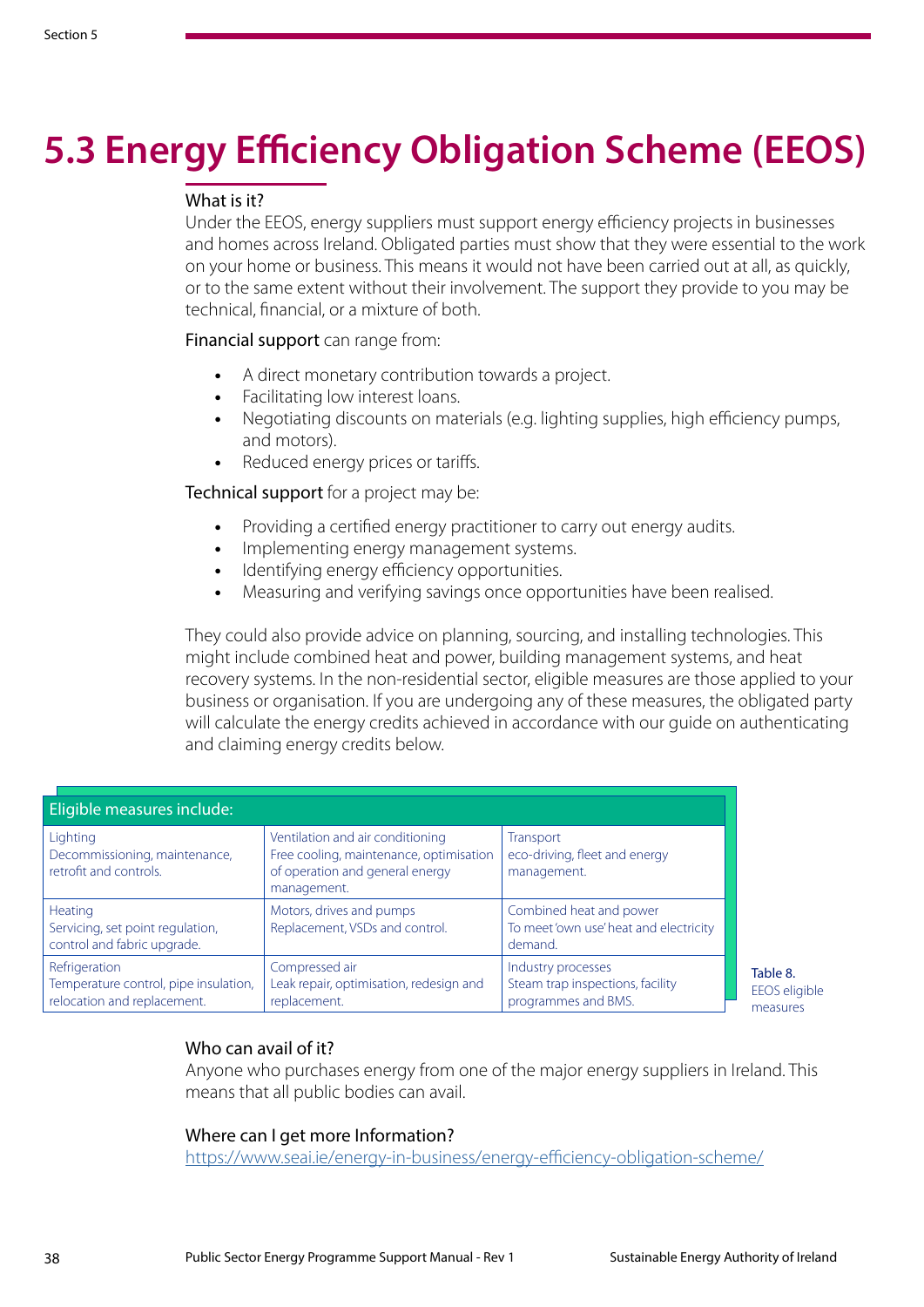# **5.4 European Local Energy Assistance (ELENA)**

#### What is it?

ELENA is a joint initiative by the EIB and the European Commission under the Horizon 2020 programme. ELENA provides grants for technical assistance focused on the implementation of energy efficiency, distributed renewable energy and urban transport projects and programmes.

The grant can be used to finance costs related to feasibility and market studies, programme structuring, business plans, energy audits and financial structuring, as well as to the preparation of tendering procedures, contractual arrangements and project implementation units.

Typically, ELENA supports programmes above EUR 30 million over a period of around 3–4 years, and can cover up to 90% of technical assistance/project development costs. Smaller projects can be supported when they are integrated into larger investment programmes.

The annual grant budget is currently around EUR 20 million. Projects are evaluated and grants allocated on a first-come-first-served basis. ELENA may co-finance investment programmes in the following fields:

- 1. Energy efficiency and distributed renewable energy.
- 2. Urban transport and mobility.

#### Who can avail of it?

Any public body can avail of ELENA funding to cover 90% of project development costs, as long as they are in the fields indicated above. An application must be made to the fund to be considered.

#### Where can I get more Information?

<http://www.eib.org/products/advising/elena/index.htm>